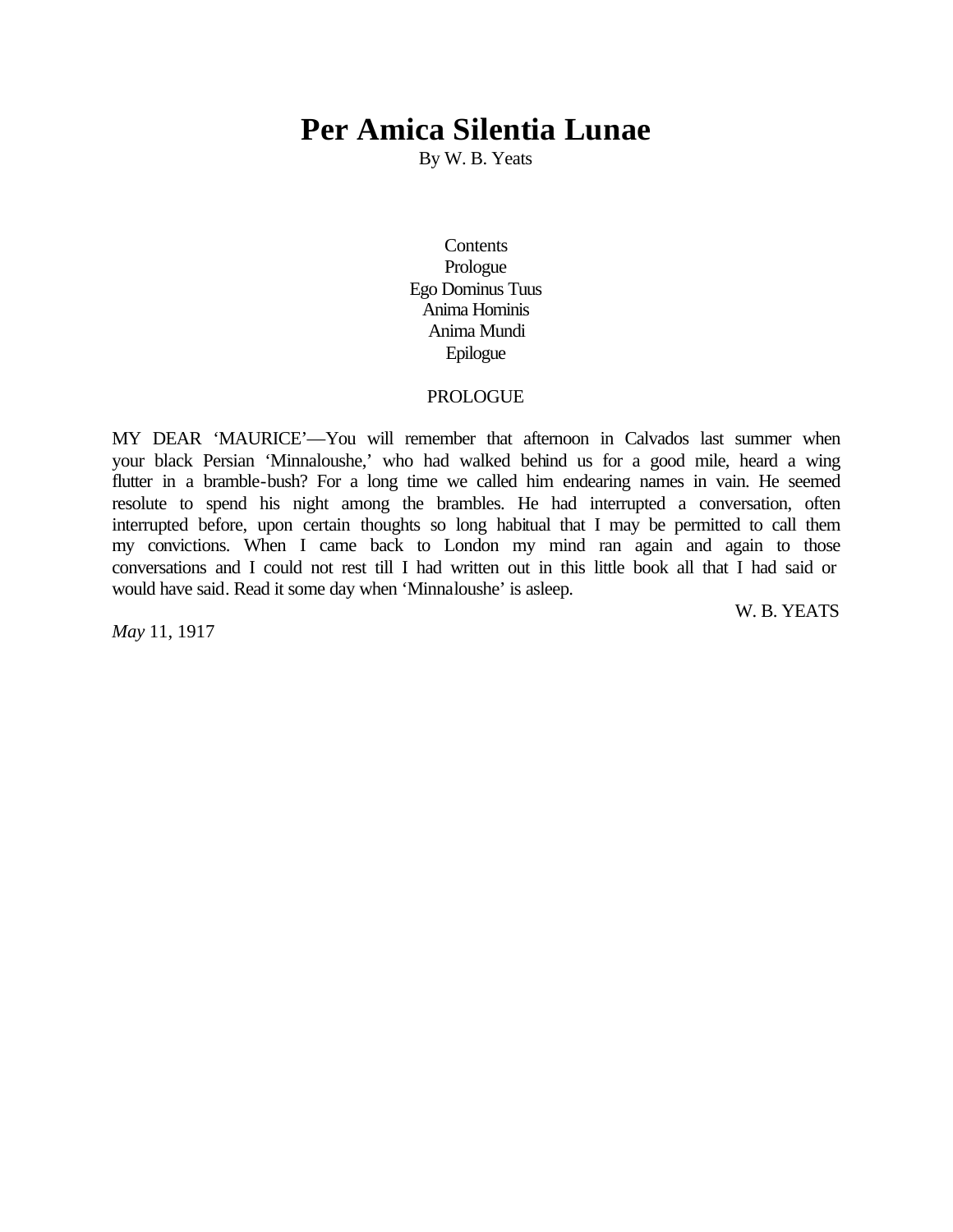# **Ego Dominus Tuus**

**Hic** 

On the grey sand beside the shallow stream Under your old wind-beaten tower, where still A lamp burns on beside the open book That Michael Robartes left, you walk in the moon, And, though you have passed the best of life, still trace, Enthralled by the unconquerable delusion, Magical shapes.

Ille

By the help of an image I call to my own opposite, summon all That I have handled least, least looked upon.

Hic

And I would find myself and not an image.

Ille

That is our modern hope, and by its light We have lit upon the gentle, sensitive mind And lost the old nonchalance of the hand; Whether we have chosen chisel, pen or brush. We are but critics, or but half create, Timid, entangled, empty and abashed, Lacking the countenance of our friends.

**Hic** 

And yet

The chief imagination of Christendom, Dante Alighieri, so utterly found himself That he has made that hollow face of his More plain to the mind's eye than any face But that of Christ.

#### Ille

And did he find himself Or was the hunger that had made it hollow A hunger for the apple on the bough Most out of reach? and is that spectral image The man that Lapo and that Guido knew? I think he fashioned from his opposite An image that might have been a stony face Staring upon a Bedouin's horse-hair roof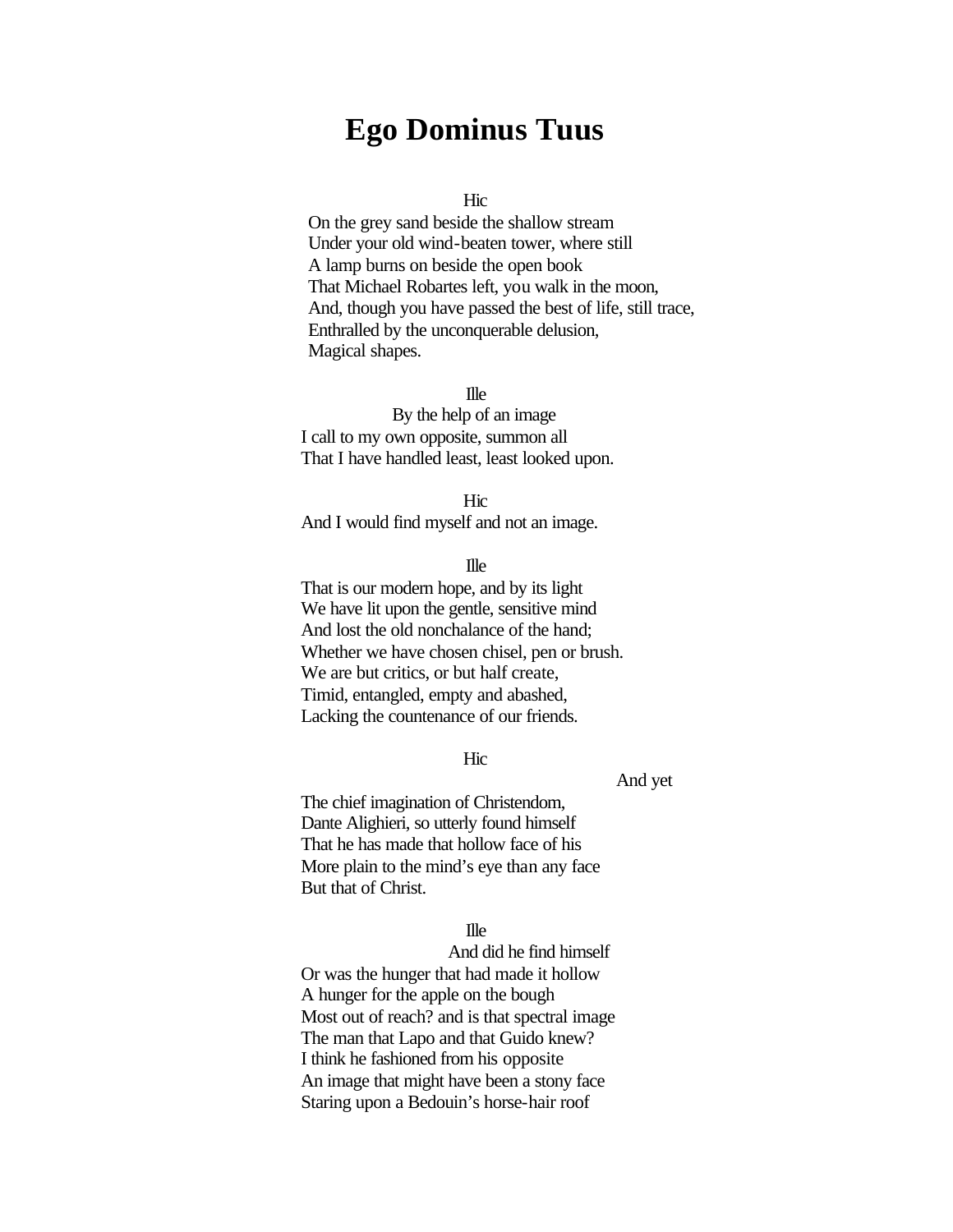From doored and windowed cliff, or half upturned Among the coarse grass and the camel-dung. He set his chisel to the hardest stone. Being mocked by Guido for his lecherous life, Derided and deriding, driven out To climb that stair and eat that bitter bread, He found the unpersuadable justice, he found The most exalted lady loved by a man.

**Hic** 

Yet surely there are men who have made their art Out of no tragic war, lovers of life, Impulsive men that look for happiness And sing when they have found it.

# Ille

No, not sing, For those that love the world serve it in action, Grow rich, popular and full of influence, And should they paint or write, still it is action: The struggle of the fly in marmalade. The rhetorician would deceive his neighbours, The sentimentalist himself; while art Is but a vision of reality. What portion in the world can the artist have Who has awakened from the common dream But dissipation and despair?

#### **Hic**

# And yet

No one denies to Keats love of the world; Remember his deliberate happiness.

#### Ille

His art is happy, but who knows his mind? I see a schoolboy when I think of him, With face and nose pressed to a sweet-shop window, For certainly he sank into his grave His senses and his heart unsatisfied, And made—being poor, ailing and ignorant, Shut out from all the luxury of the world, The coarse-bred son of a livery-stable keeper— Luxuriant song.

# **Hic** Why should you leave the lamp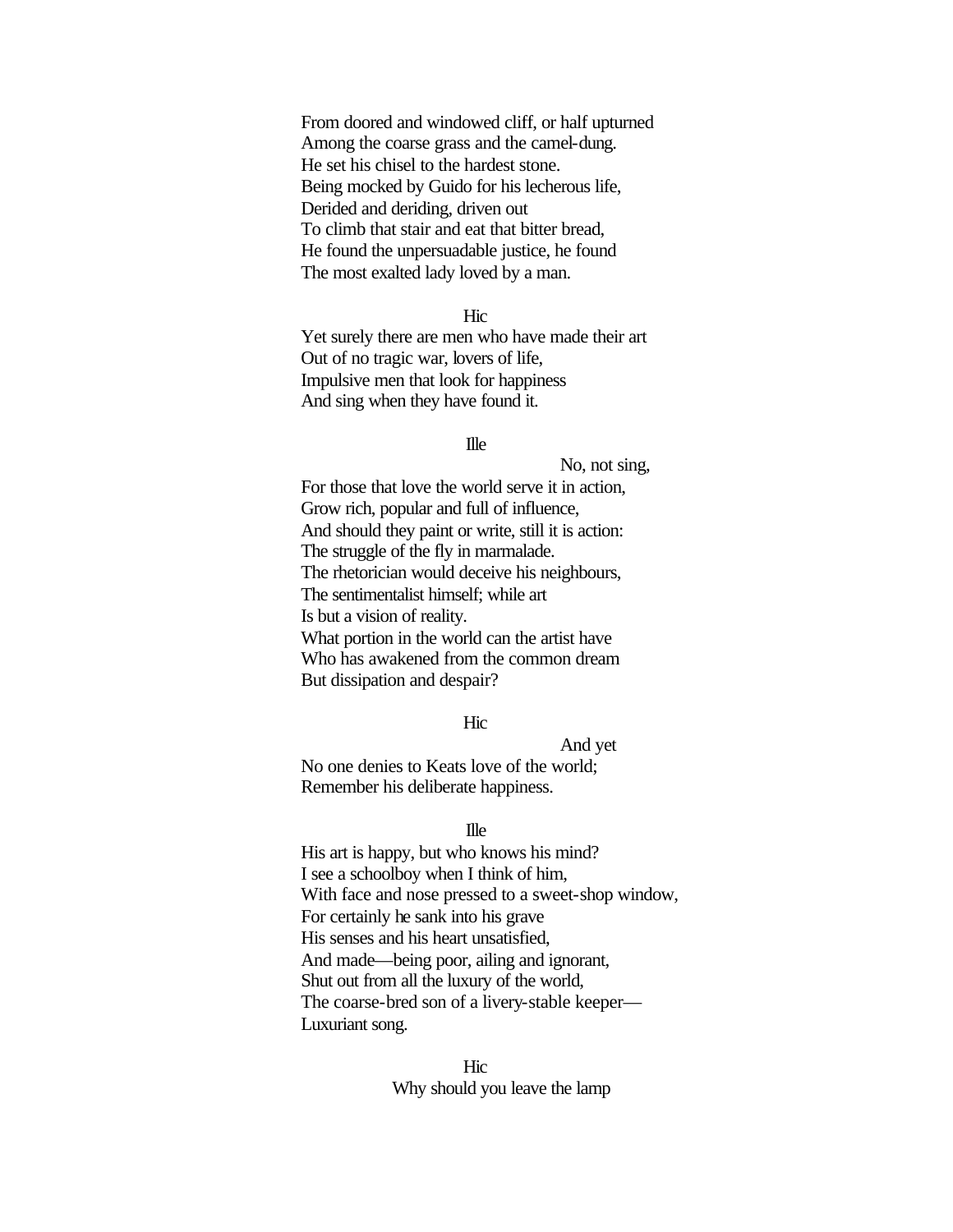Burning alone beside an open book, And trace these characters upon the sands? A style is found by sedentary toil And by the imitation of great masters.

#### Ille

Because I seek an image, not a book. Those men that in their writings are most wise Own nothing but their blind, stupefied hearts. I call to the mysterious one who yet Shall walk the wet sands by the edge of the stream And look most like me, being indeed my double, And prove of all imaginable things The most unlike, being my anti-self, And, standing by these characters, disclose All that I seek; and whisper it as though He were afraid the birds, who cry aloud Their momentary cries before it is dawn, Would carry it away to blasphemous men.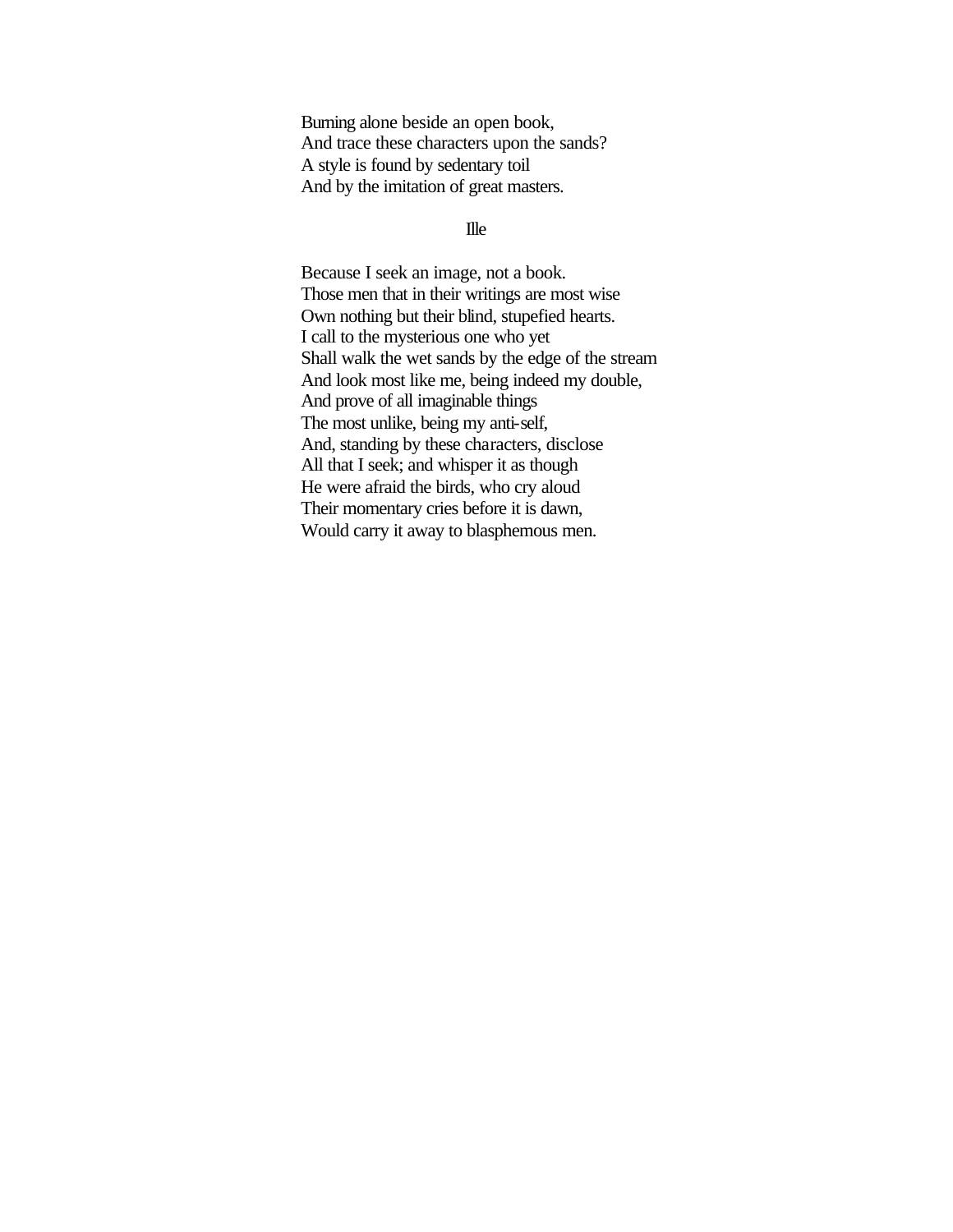# **Anima Hominis**

I

When I come home after meeting men who are strange to me, and sometimes even after talking to women, I go over all I have said in gloom and disappointment. Perhaps I have overstated everything from a desire to vex or startle, from hostility that is but fear; or all my natural thoughts have been drowned by an undisciplined sympathy. My fellow-diners have hardly seemed of mixed humanity, and how should I keep my head among images of good and evil, crude allegories?

But when I shut my door and light the candle, I invite a marmorean Muse, an art where no thought or emotion has come to mind because another man has thought or felt something different, for now there must be no reaction, action only, and the world must move my heart but to the heart's discovery of itself, and I begin to dream of eyelids that do not quiver before the bayonet: all my thoughts have ease and joy, I am all virtue and confidence. When I come to put in rhyme what I have found, it will be a hard toil, but for a moment I believe I have found myself and not my antiself. It is only the shrinking from toil, perhaps, that convinces me that I have been no more myself than is the cat the medicinal grass it is eating in the garden.

How could I have mistaken for myself an heroic condition that from early boyhood has made me superstitious? That which comes as complete, as minutely organised, as are those elaborate, brightly lighted buildings and sceneries appearing in a moment, as I lie between sleeping and waking, must come from above me and beyond me. At times I remember that place in Dante where he sees in his chamber the 'Lord of Terrible Aspect,' and how, seeming 'to rejoice inwardly that it was a marvel to see, speaking, he said many things among the which I could understand but few, and of these this: ego dominus tuus'; or should the conditions come, not, as it were, in a gesture—as the image of a man—but in some fine landscape, it is of Boehme, maybe, that I think, and of that country where we 'eternally solace ourselves in the excellent beautiful flourishing of all manner of flowers and forms, both trees and plants, and all kinds of fruit.'

II

When I consider the minds of my friends, among artists and emotional writers, I discover a like contrast. I have sometimes told one close friend that her only fault is a habit of harsh judgment with those who have not her sympathy, and she has written comedies where the wickedest people seem but bold children. She does not know why she has created that world where no one is ever judged, a high celebration of indulgence, but to me it seems that her ideal of beauty is the compensating dream of a nature wearied out by over-much judgment. I know a famous actress who, in private life, is like the captain of some buccaneer ship holding his crew to good behaviour at the mouth of a blunderbuss, and upon the stage she excels in the representation of women who stir to pity and to desire because they need our protection, and is most adorable as one of those young queens imagined by Maeterlinck who have so little will, so little self, that they are like shadows sighing at the edge of the world. When I last saw her in her own house she lived in a torrent of words and movements, she could not listen, and all about her upon the walls were women drawn by Burne-Jones in his latest period. She had invited me in the hope that I would defend those women, who were always listening, and are as necessary to her as a contemplative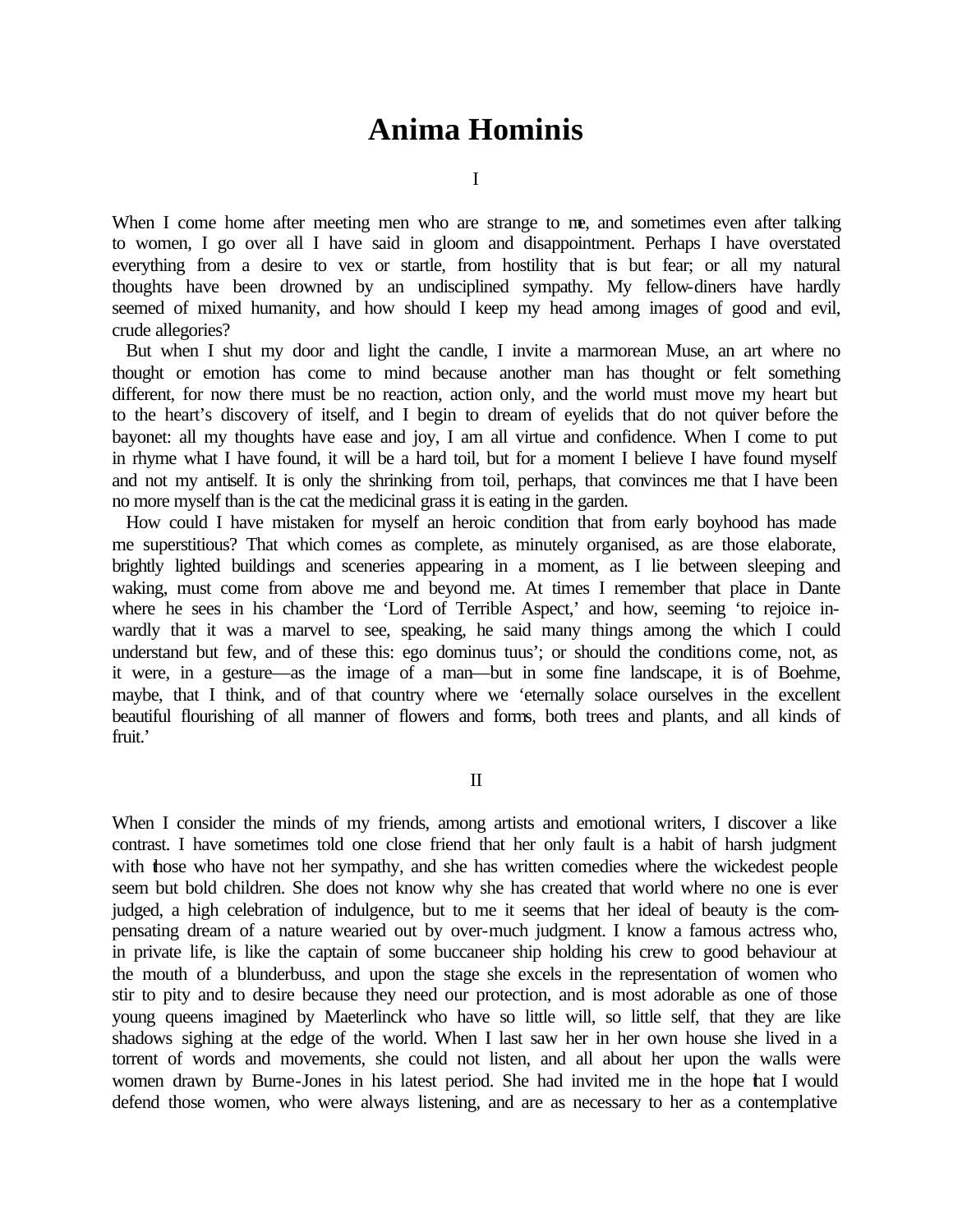Buddha to a Japanese Samurai, against a French critic who would persuade her to take into her heart in their stead a Post-Impressionist picture of a fat, flushed woman lying naked upon a Turkey carpet.

There are indeed certain men whose art is less an opposing virtue than a compensation for some accident of health or circumstance. During the riots over the first production of *The Playboy of the Western World,* Synge was confused, without clear thought, and was soon ill indeed the strain of that week may perhaps have hastened his death—and he was, as is usual with gentle and silent men, scrupulously accurate in all his statements. In his art he made, to delight his ear and his mind's eye, voluble daredevils who 'go romancing through a romping lifetime.., to the dawning of the Judgment Day.' At other moments this man, condemned to the life of a monk by bad health, takes an amused pleasure in 'great queens . . . making themselves matches from the start to the end.' Indeed, in all his imagination he delights in fine physical life, in life when the moon pulls up the tide. The last act of *Deirdre of the Sorrows*, where his art is at its noblest, was written upon his death-bed. He was not sure of any world to come, he was leaving his betrothed and his unwritten play—'O, what a waste of time,' he said to me; he hated to die, and in the last speeches of Deirdre and in the middle act he accepted death and dismissed life with a gracious gesture. He gave to Deirdre the emotion that seemed to him most desirable, most difficult, most fitting, and maybe saw in those delighted seven years, now dwindling from her, the fulfilment of his own life.

#### III

When I think of any great poetical writer of the past (a realist is a historian and obscures the cleavage by the record of his eyes), I comprehend, if I know the lineaments of his life, that the work is the man's flight from his entire horoscope, his blind struggle in the network of the stars. William Morris, a happy, busy, most irascible man, described dim colour and pensive emotion, following, beyond any man of his time, an indolent Muse; while Savage Landor topped us all in calm nobility when the pen was in his hand, as in the daily violence of his passion when he had laid it down. He had in his *Imaginary Conversations* reminded us, as it were, that the Venus de Milo is a stone, and yet he wrote when the copies did not come from the printer as soon as he expected: 'I have . . . had the resolution to tear in pieces all my sketches and projects and to forswear all future undertakings. I have tried to sleep away my time and pass two-thirds of the twenty-four hours in bed. I may speak of myself as a dead man.' I imagine Keats to have been born with that thirst for luxury common to many at the outsetting of the Romantic Movement, and not able, like wealthy Beckford, to slake it with beautiful and strange objects. It drove him to imaginary delights; ignorant, poor, and in poor health, and not perfectly well-bred, he knew himself driven from tangible luxury; meeting Shelley, he was resentful and suspicious because he, as Leigh Hunt recalls, 'being a little too sensitive on the score of his origin, felt inclined to see in every man of birth his natural enemy.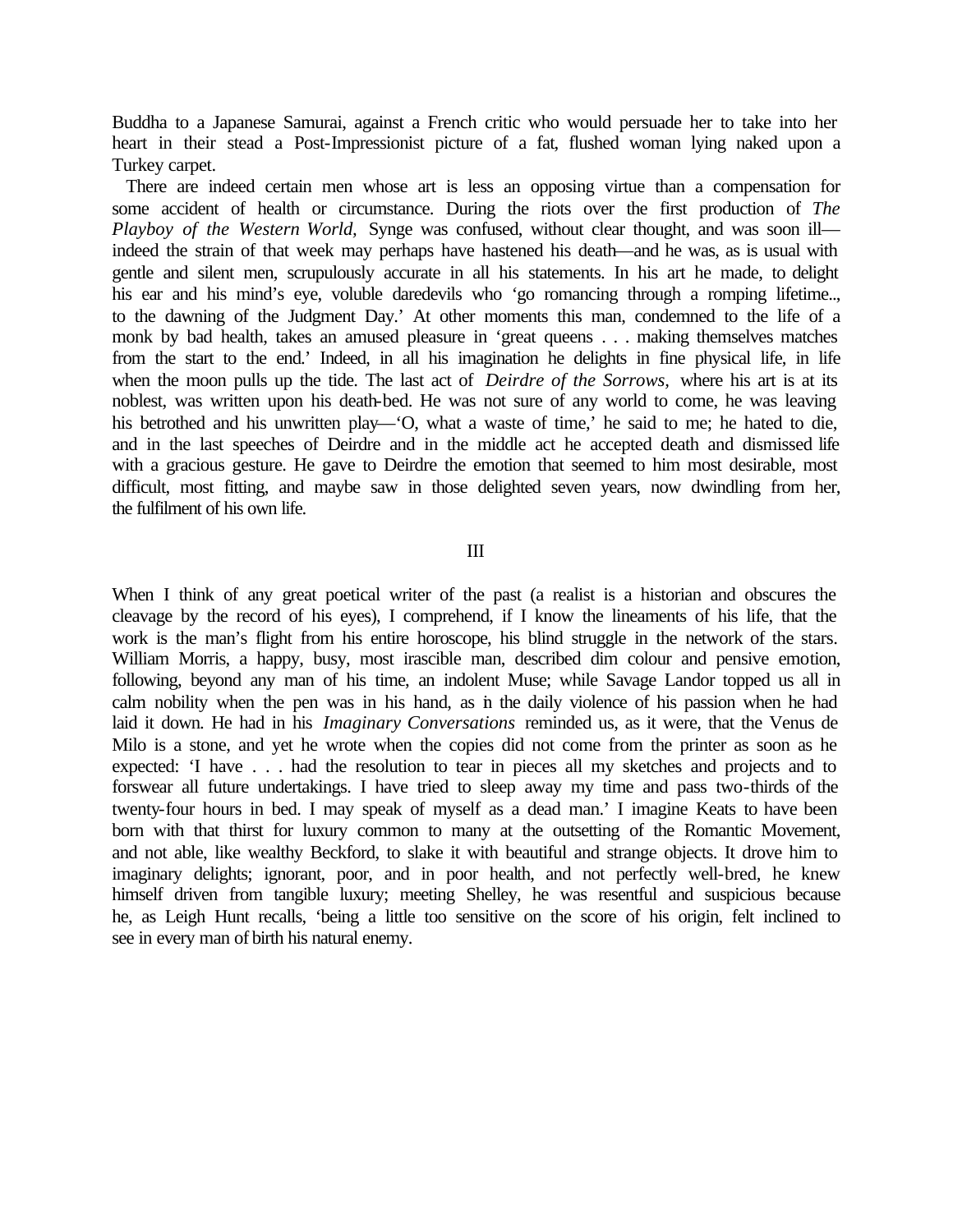Some thirty years ago I read a prose allegory by Simeon Solomon, long out of print and unprocurable, and remember or seem to remember a sentence, 'a hollow image of fulfilled desire.' All happy art seems to me that hollow image, but when its lineaments express also the poverty or the exasperation that set its maker to the work, we call it tragic art. Keats but gave us his dream of luxury; but while reading Dante we never long escape the conflict, partly because the verses are at moments a mirror of his history, and yet more because that history is so clear and simple that it has the quality of art. I am no Dante scholar, and I but read him in Shadwell or in Dante Rossetti, but I am always persuaded that he celebrated the most pure lady poet ever sung and the Divine Justice, not merely because death took that lady and Florence banished her singer, but because he had to struggle in his own heart with his unjust anger and his lust; while, unlike those of the great poets who are at peace with the world and at war with themselves, he fought a double war. 'Always,' says Boccaccio, 'both in youth and maturity he found room among his virtues for lechery'; or as Matthew Arnold preferred to change the phrase, 'his conduct was exceeding irregular.' Guido Cavalcanti, as Rossetti translates him, finds 'too much baseness' in his friend:—

> And still thy speech of me, heartfelt and kind, Hath made me treasure up thy poetry; But now I dare not, for thy abject life, Make manifest that I approve thy rhymes.

And when Dante meets Beatrice in Eden, does she not reproach him because, when she had taken her presence away, he followed, in spite of warning dreams, false images, and now, to save him in his own despite, she has 'visited . . . the Portals of the Dead,' and chosen Virgil for his courier? While Gino da Pistoia complains that in his *Commedia* his 'lovely heresies . . . beat the right down and let the wrong go free':—

> Therefore his vain decrees, wherein he lied, Must be like empty nutshells flung aside; Yet through the rash false witness set to grow, French and Italian vengeance on such pride May fall like Antony on Cicero.

Dante himself sings to Giovanni Guirino 'at the approach of death':—

The King, by whose rich grave his servants be With plenty beyond measure set to dwell, Ordains that I my bitter wrath dispel, And lift mine eyes to the great Consistory.

V

We make out of the quarrel with others, rhetoric, but' of the quarrel with ourselves, poetry. Unlike the rhetoricians, who get a confident voice from remembering the crowd they have won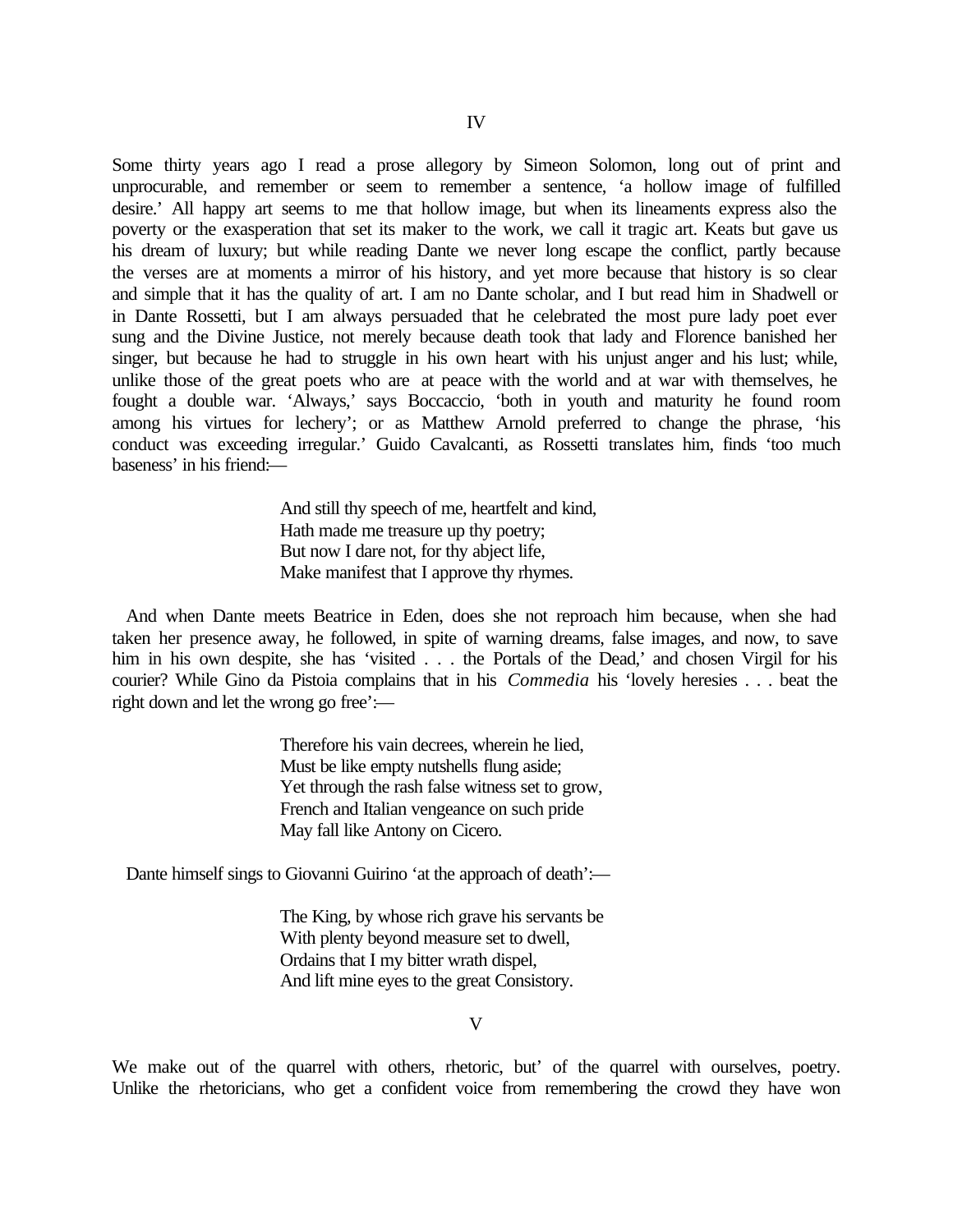or may win, we sing amid our uncertainty; and, smitten even in the presence of the most high beauty by the knowledge of our solitude, our rhythm shudders. I think, too, that no fine poet, no matter how disordered his life, has ever, even in his mere life, had pleasure for his end. Johnson and Dowson, friends of my youth, were dissipated men, the one a drunkard, the other a drunkard and mad about women, and yet they had the gravity of men who had found life Out and were awakening from the dream; and both, one in life and art and one in art and less in life, had a continual preoccupation with religion. Nor has any poet I have read of or heard of or met with been a sentimentalist. The other self the anti-self or the antithetical self as one may choose to name it, comes but to those who are no longer deceived whose passion is reality. The sentimentalists are practical men who believe in money, in position, in a marriage bell, and whose understanding of happiness is to be so busy whether at work or at play that all is forgotten but the momentary aim. They find their pleasure in a cup that is filled from Lethe's wharf, and for the awakening, for the vision, for the revelation of reality, tradition offers us a different word—ecstasy. An old artist wrote to me of his wanderings by the quays of New York, and how he found there a woman nursing a sick child, and drew her story from her. She spoke, too, of other children who had died: a long tragic story. 'I wanted to paint her,' he wrote; 'if I denied myself any of the pain I could not believe in my own ecstasy.' We must not make a false faith by hiding from our thoughts the causes of doubt, for faith is the highest achievement of the human intellect, the only gift man can make to God, and therefore it must be offered in sincerity. Neither must we create, by hiding ugliness, a false beauty as our offering to the world. He only can create the greatest imaginable beauty who has endured all imaginable pangs, for only when we have seen and foreseen what we dread shall we be rewarded by that dazzling, unforeseen, wingfooted wanderer. We could not find him if he were not in some sense of our being, and yet of our being but as water with fire, a noise with silence. He is of all things not impossible the most difficult, for that only which comes easily can never be a portion of our being; 'soon got, soon gone,' as the proverb says. I shall find the dark grow luminous, the void fruitful when I understand I have nothing, that the ringers in the tower have appointed for the hymen of the soul a passing bell.

The last knowledge has often come most quickly to turbulent men, and for a season brought new turbulence. When life puts away her conjuring tricks one by one, those that deceive us longest may well be the wine-cup and the sensual kiss, for our Chambers of Commerce and of Commons have not the divine architecture of the body, nor has their frenzy been ripened by the sun. The poet because he may not stand within the sacred house but lives amid the whirlwinds that beset its threshold, may find his pardon.

# VI

I think the Christian saint and hero, instead of being merely dissatisfied, make deliberate sacrifice. I remember reading once an autobiography of a man who had made a daring journey in disguise to Russian exiles in Siberia, and his telling how, very timid as a child, he schooled himself by wandering at night through dangerous streets. Saint and hero cannot be content to pass at moments to that hollow image and after become their heterogeneous selves, but would always, if they could, resemble the antithetical self. There is a shadow of type on type, for in all great poetical styles there is saint or hero, but when it is all over Dante can return to his chambering and Shakespeare to his 'pottle-pot.' They sought no impossible perfection but when they handled paper or parchment. So too will saint or hero, because he works in his own flesh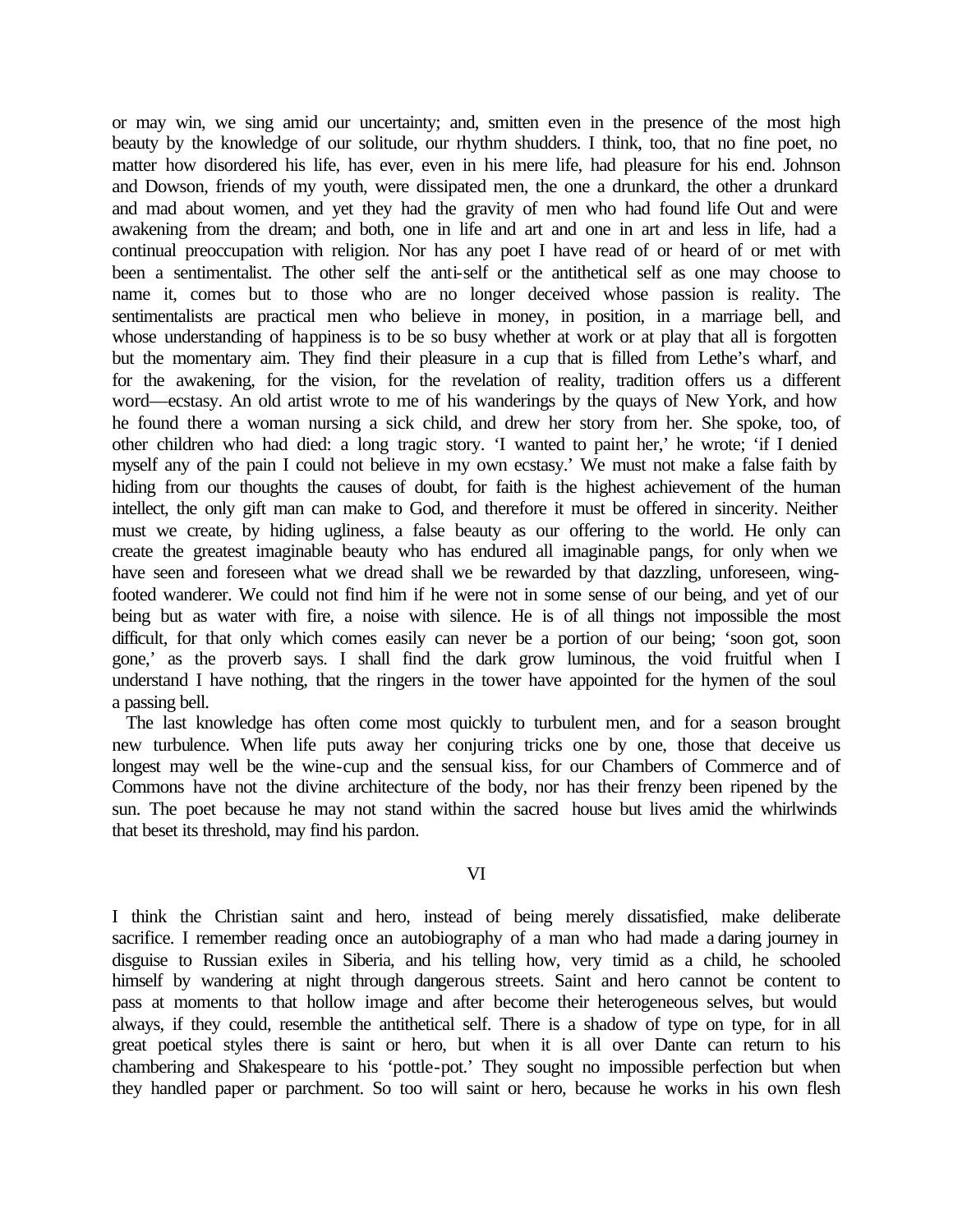and blood and not in paper or parchment, have more deliberate understanding of that" other flesh and blood.

Some years ago I began to believe that our culture, with its doctrine of sincerity and selfrealisation, made us gentle and passive, and that the Middle Ages and the Renaissance were right to found theirs upon the imitation of Christ or of some classic hero. Saint Francis and Caesar Borgia made themselves overmastering, creative persons by turning from the mirror to meditation upon a mask. When I had this thought I could see nothing else in life. I could not write the play I had planned, for all became allegorical, and though I tore up hundreds of pages in my endeavour to escape from allegory, my imagination became sterile for nearly five years and I only escaped at last when I had mocked in a comedy my own thought. I was always thinking of the element of imitation in style and in life, and of the life beyond heroic imitation. I find in an old diary: 'I think all happiness depends on the energy to assume the mask of some other life, on a re-birth as something not one's self, something created in a moment and perpetually renewed; in playing a game like that of a child where one loses the infinite pain of selfrealisation, in a grotesque or solemn painted face put on that one may hide from the terror of judgment. . . . Perhaps all the sins and energies of the world are but the world's flight from an infinite blinding beam'; and again at an earlier date: 'If we cannot imagine ourselves as different from what we are, and try to assume that second self, we cannot impose a discipline upon ourselves though we may accept one from others. Active virtue<sub>1</sub> as distinguished from the passive acceptance of a code is therefore theatrical, consciously dramatic, the wearing of a mask. . . . Wordsworth, great poet though he be, is so often flat and heavy partly because his moral sense, being a discipline he had not created, a mere obedience, has no theatrical element. This increases his popularity with the better kind of journalists and politicians who have written books.'

#### VII

I thought the hero found hanging upon some oak of Dodona an ancient mask, where perhaps there lingered something of Egypt, and that he changed it to his fancy, touching it a little here and there, gilding the eyebrows or putting a gilt line where the cheek-bone comes; that when at last he looked out of its eyes he knew another's breath came and went within his breath upon the carven lips, and that his eyes were upon the instant fixed upon a visionary world: how else could the god have come to us in the forest? The good, unlearned books say that He who keeps the distant stars within His fold comes without intermediary, but Plutarch's precepts and the experience of old women in Soho, ministering their witchcraft to servant-girls at a shilling apiece, will have it that a strange living man may win for Daimon<sup>1</sup> an illustrious dead man; but now I add another thought: the Daimon comes not as like to like but seeking its own opposite, for man and Daimon feed the hunger in one another's hearts. Because the ghost is simple, the man heterogeneous and confused, they are but knit together when the man has found a mask whose lineaments permit the expression of all the man most lacks, and it may be dreads, and of that only.

The more insatiable in all desire, the more resolute to refuse deception or an easy victory, the more close will be the bond, the more violent and definite the antipathy.

 $\overline{a}$ 

 $<sup>1</sup>$  I could not distinguish at the time between the permanent Daimon and the impermanent, who may be 'an</sup> illustrious dead man,' though I knew the distinction was there. I shall deal with the matter in *A Vision.—February*  1924.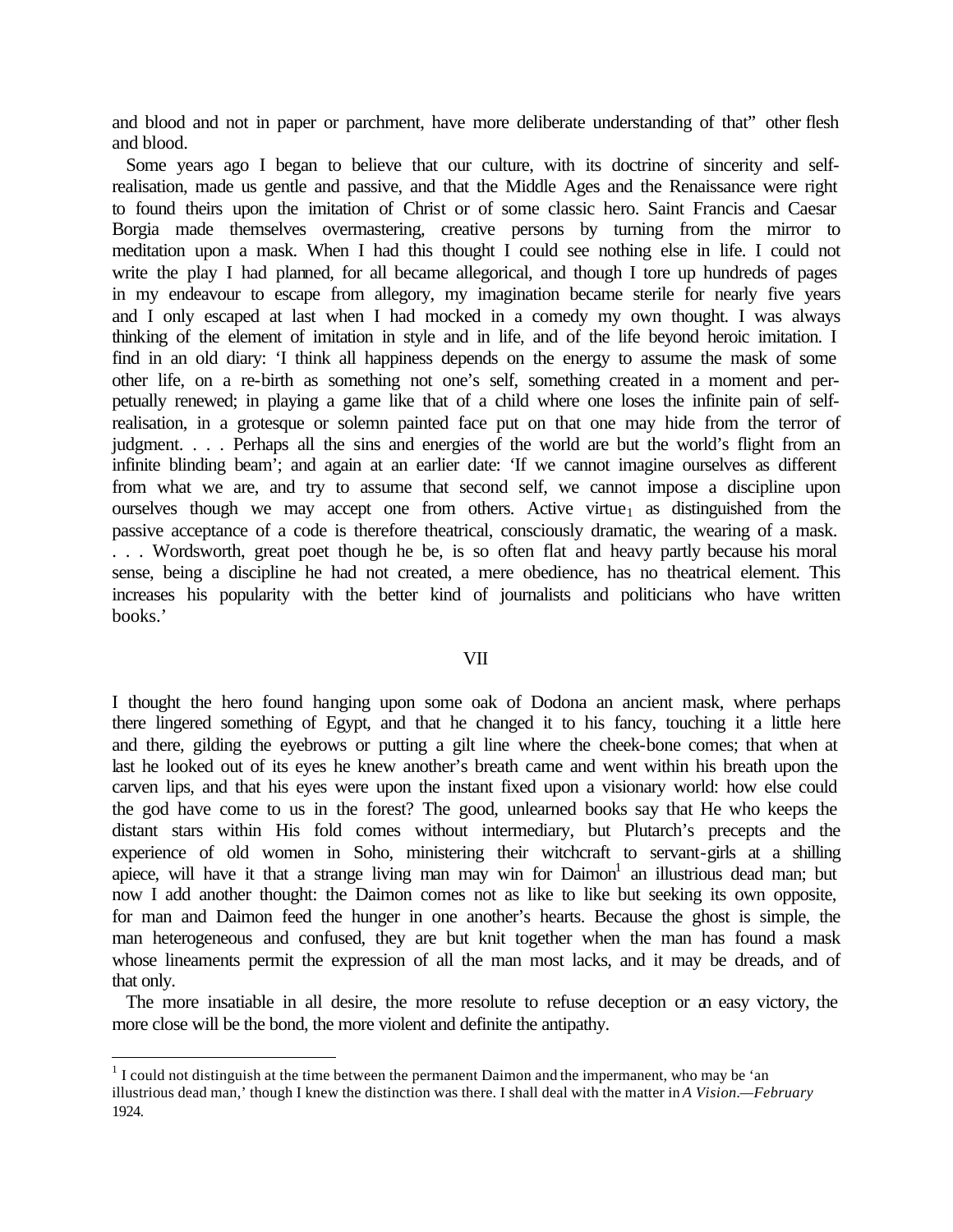I think that all religious men have believed that there is a hand not ours in the events of life, and that, as somebody says in *Wilhelm Meister,* accident is destiny; and I think it was Heraclitus who said: the Daimon is our destiny. When I think of life as a struggle with the Daimon who would ever set us to the hardest work among those not impossible, I understand why there is a deep enmity between a man and his destiny, and why a man loves nothing but his destiny. In an Anglo-Saxon poem a certain man is called, as though to call him something that summed up all heroism, 'Doom eager.' I am persuaded that the Daimon delivers and deceives us, and that he wove that netting from the stars and threw the net from his shoulder. Then my imagination runs from Daimon to sweetheart, and I divine an analogy that evades the intellect. I remember that Greek antiquity has bid us look for the principal stars, that govern enemy and sweetheart alike, among those that are about to set, in the Seventh House as the astrologers say; and that it may be 'sexual love,' which is 'founded upon spiritual hate,' is an image of the warfare of man and Daimon; and I even wonder if there may not be some secret communion, some whispering in the dark between Daimon and sweetheart. I remember how often women when in love grow superstitious, and believe that they can bring their lovers good luck; and I remember an old Irish story of three young men who went seeking for help in battle into the house of the gods at Slieve-na-mon. 'You must first be married,' some god told them, 'because a man's good or evil luck comes to him through a woman.

I sometimes fence for half an hour at the day's end, and when I close my eyes upon the pillow I see a foil playing before me, the button to my face. We meet always in the deep of the mind, whatever our work, wherever our reverie carries us, that other Will.

#### IX

The poet finds and makes his mask in disappointment, the hero in defeat. The desire that is satisfied is not a great desire, nor has the shoulder used all its might that an unbreakable gate has never strained. The saint alone is not deceived, neither thrusting with his shoulder nor holding out unsatisfied hands. He would climb without wandering to the antithetical self of the world, the Indian narrowing his thought in meditation or driving it away in contemplation, the Christian copying Christ, the antithetical self of the classic world. For a hero loves the world till it breaks him, and the poet till it has broken faith; but while the world was yet debonair, the saint has turned away, and because he renounced experience itself, he will wear his mask as he finds it. The poet or the hero, no matter upon what bark they found their mask, so teeming their fancy, somewhat change its lineaments, but the saint, whose life is but a round of customary duty, needs nothing the whole world does not need, and day by day he scourges in his body the Roman and Christian conquerors: Alexander and Caesar are famished in his cell. His nativity is neither in disappointment nor in defeat, but in a temptation like that of Christ in the Wilderness, a contemplation in a single instant perpetually renewed of the Kingdoms of the World; all-because all renounced—continually present showing their empty thrones. Edwin Ellis, remembering that Christ also measured the sacrifice, imagined himself in a fine poem as meeting at Golgotha the phantom of 'Christ the Less,' the Christ who might have lived a prosperous life without the knowledge of sin, and who now wanders 'companionless, a weary spectre day and night.'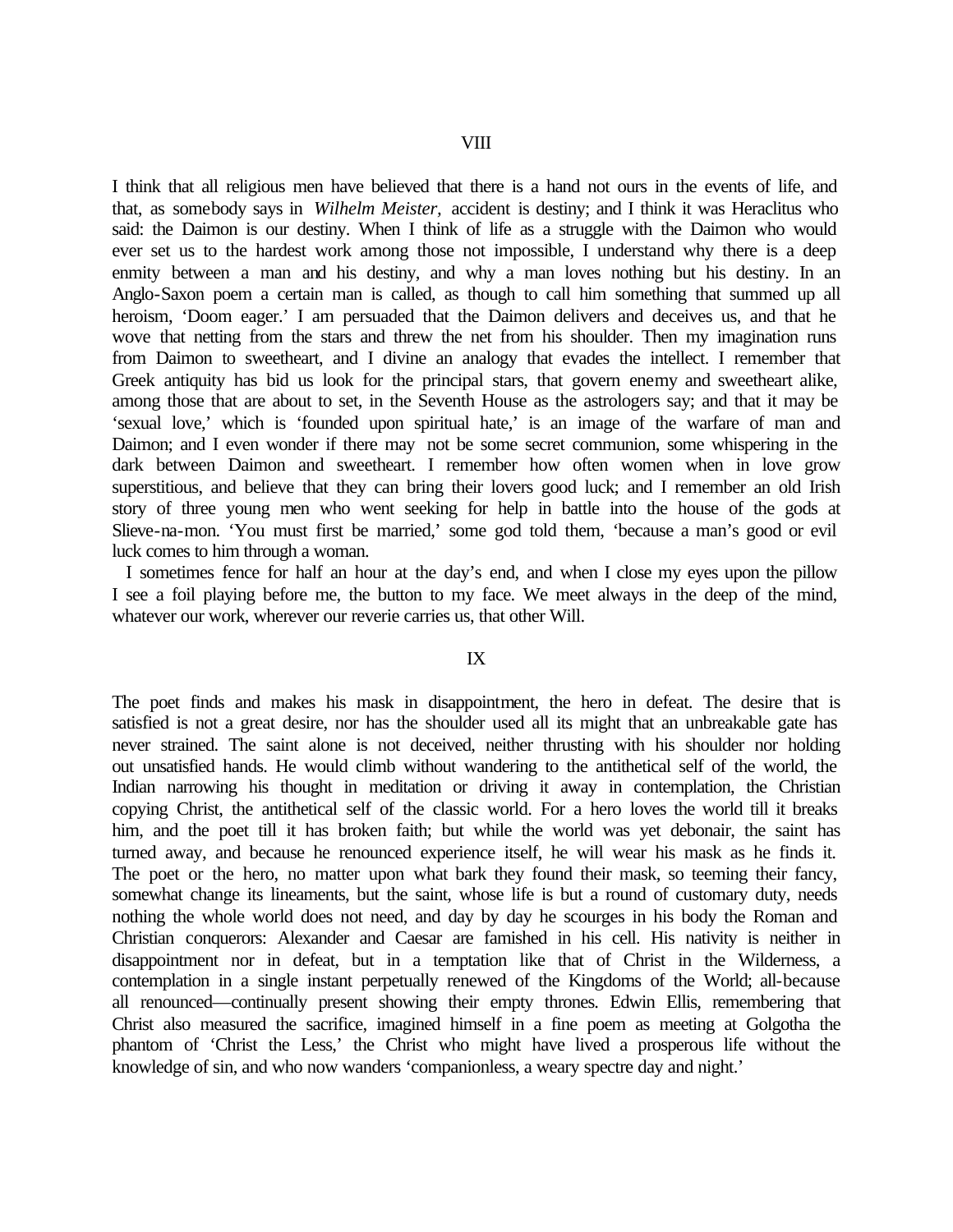I saw him go and cried to him, 'Eli, thou hast forsaken me. The nails were burning through each limb, He fled to find felicity.

And yet is the saint spared—despite his martyr's crown and his vigil of desire—defeat, disappointed love, and the sorrow of parting.

> O Night, that didst lead thus, O Night, more lovely than the dawn of light, O Night, that broughtest us Lover to lover's sight, Lover with loved in marriage of delight!

Upon my flowery breast, Wholly for him, and save himself for none, There did I give sweet rest To my beloved one; The fanning of the cedars breathed thereon. When the first morning air Blew from the tower, and waved his locks aside, His hand, with gentle care, Did wound me in the side, And in my body all my senses died. All things I then forgot, My cheek on him who for my coming came; All ceased and I was not, Leaving my cares and shame Among the lilies, and forgetting them.'

X

It is not permitted to a man who takes up pen or chisel, to seek originality, for passion is his only business, and he cannot but mould or sing after a new fashion because no disaster is like another. He is like those phantom lovers in the Japanese play who, compelled to wander side by side and never mingle, cry:

'We neither wake nor sleep and, passing our nights in a sorrow which is in the end a vision, what are these scenes of spring to us?' If when we have found a mask we fancy that it will not match our mood till we have touched with gold the cheek, we do it furtively, and only where the oaks of Dodona cast their deepest shadow, for could he see our handiwork the Daimon would fling himself out, being our enemy.

XI

Many years ago I saw, between sleeping and waking, a woman of incredible beauty shooting an arrow into the sky, and from the moment when I made my first guess at her meaning I have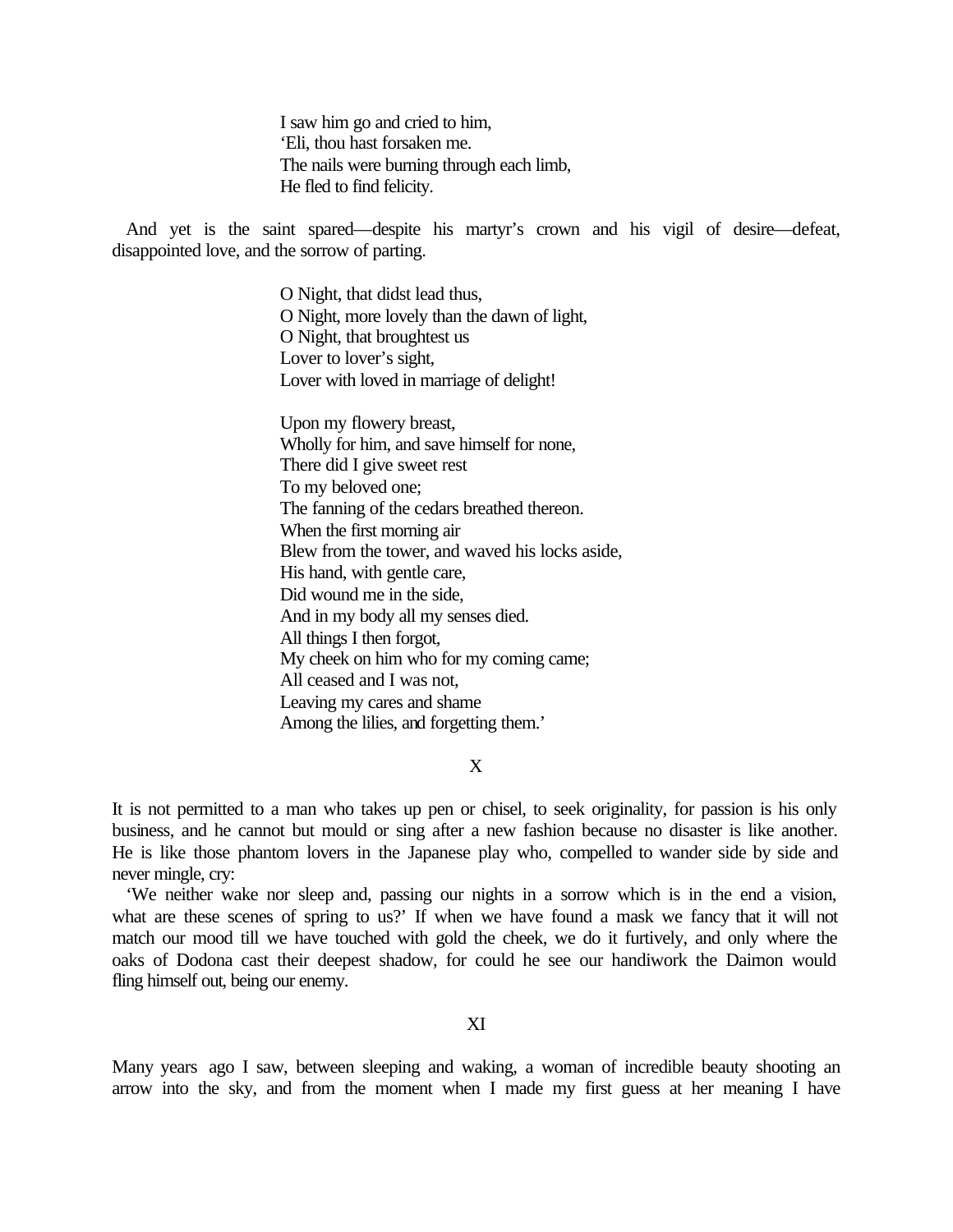thought much of the difference between the winding movement of Nature and the straight line, which is called in Balzac's *Séraphita* the 'Mark of Man,' but is better described as the mark of saint or sage. I think that we who are poets and artists, not being permitted to shoot beyond the tangible, must go from desire to weariness and so to desire again, and live but for the moment when vision comes to our weariness like terrible lightning, in the humility of the brutes. I do not doubt those heaving circles, those winding arcs, whether in one man's life or in that of an age, are mathematical, and that some in the world, or beyond the world, have foreknown the event and pricked upon the calendar the life-span of a Christ, a Buddha, a Napoleon: that every movement, in feeling or in thought, prepares in the dark by its own increasing clarity and confidence its own executioner. We seek reality with the slow toil of our weakness and are smitten from the boundless and the unforeseen. Only when we are saint or sage, and renounce experience itself, can we, in imagery of the Christian Cabbala, leave the sudden lightning and the path of the serpent and become the bowman who aims his arrow at the centre of the sun.

# XI

The doctors of medicine have discovered that certain dreams of the night, for I do not grant them all, are the day's unfulfilled desire, and that our terror of desires condemned by the conscience has distorted and disturbed our dreams. They have only studied the breaking into dream of elements that have remained unsatisfied without purifying discouragement. We can satisfy in life a few of our passions and each passion but a little, and our characters indeed but differ because no two men bargain alike. The bargain, the compromise, is always threatened, and when it is broken we become mad or hysterical or are in some way deluded; and so when a starved or banished passion shows in a dream we, before awaking, break the logic that had given it the capacity of action and throw it into chaos again. But the passions, when we know that they cannot find fulfilment, become vision; and a vision, whether we wake or sleep, prolongs its power by rhythm and pattern, the wheel where the world is butterfly. We need no protection, but it does, for if we become interested in ourselves, in our own lives, we pass out of the vision. Whether it is we or the vision that create the pattern, who set the wheel turning, it is hard to say, but certainly we have a hundred ways of keeping it near us: we select our images from past times, we turn from our own age and try to feel Chaucer nearer than the daily paper. It compels us to cover all it cannot incorporate, and would carry us when it comes in sleep to that moment when even sleep closes her eyes and dreams begin to dream; and we are taken up into a clear light and are forgetful even of our own names and actions and yet in perfect possession of ourselves murmur like Faust, 'Stay, moment,' and murmur in vain.

# XIII

A poet, when he is growing old, will ask himself if he cannot keep his mask and his vision without new bitterness, new disappointment. Could he if he would, knowing how frail his vigour from youth up, copy Landor who lived loving and hating, ridiculous and unconquered, into extreme old age, all lost but the favour of his Muses?

> The Mother of the Muses, we are taught, Is Memory; she has left me; they remain, And shake my shoulder, urging me to sing.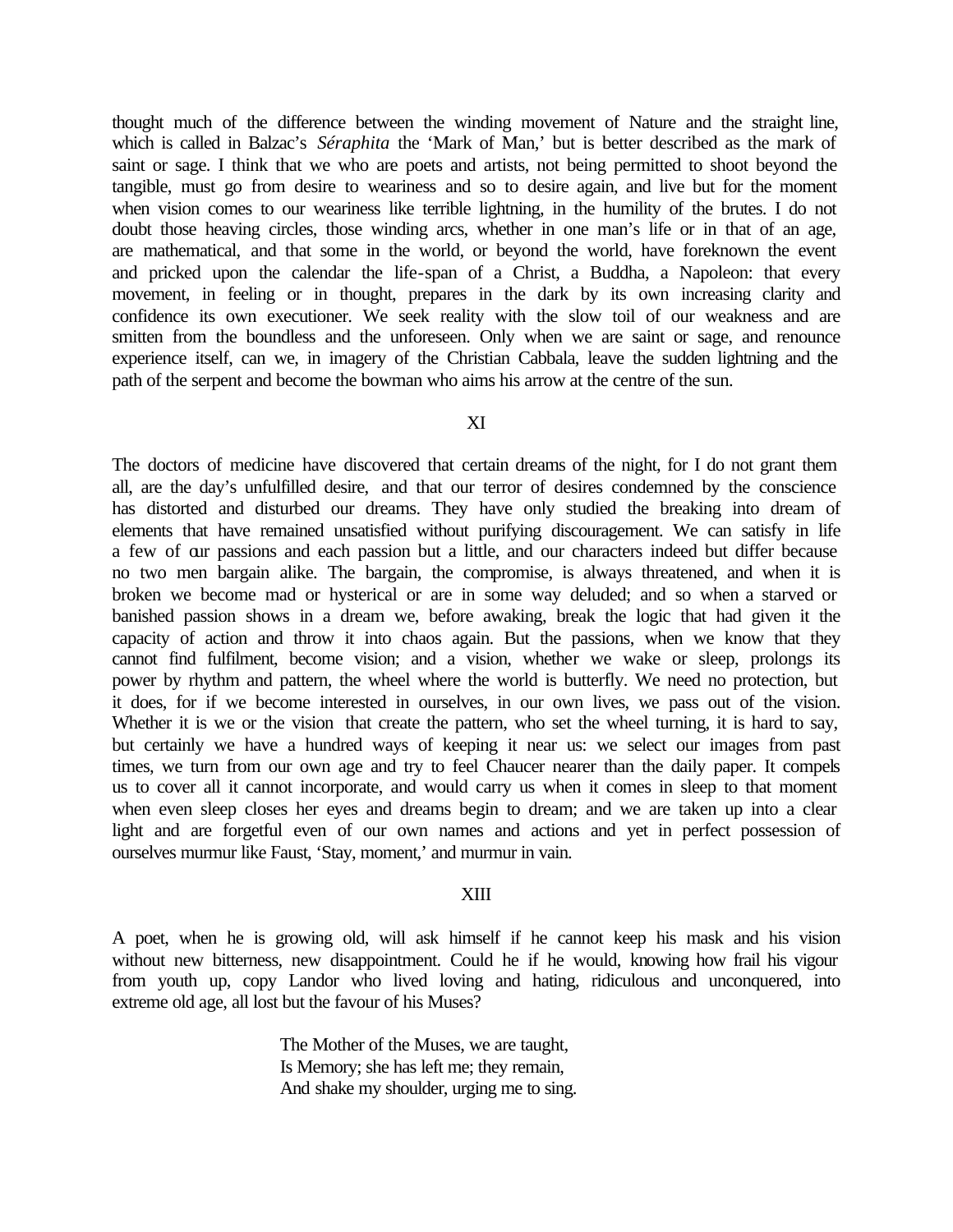Surely, he may think, now that I have found vision and mask I need not suffer any longer. He will buy perhaps some small old house, where, like Ariosto, he can dig his garden, and think that in the return of birds and leaves, or moon and sun, and in the evening flight of the rooks he may discover rhythm and pattern like those in sleep and so never awake out of vision. Then he will remember Wordsworth withering into eighty years, honoured and empty-witted, and climb to some waste room and find, forgotten there by youth, some bitter crust.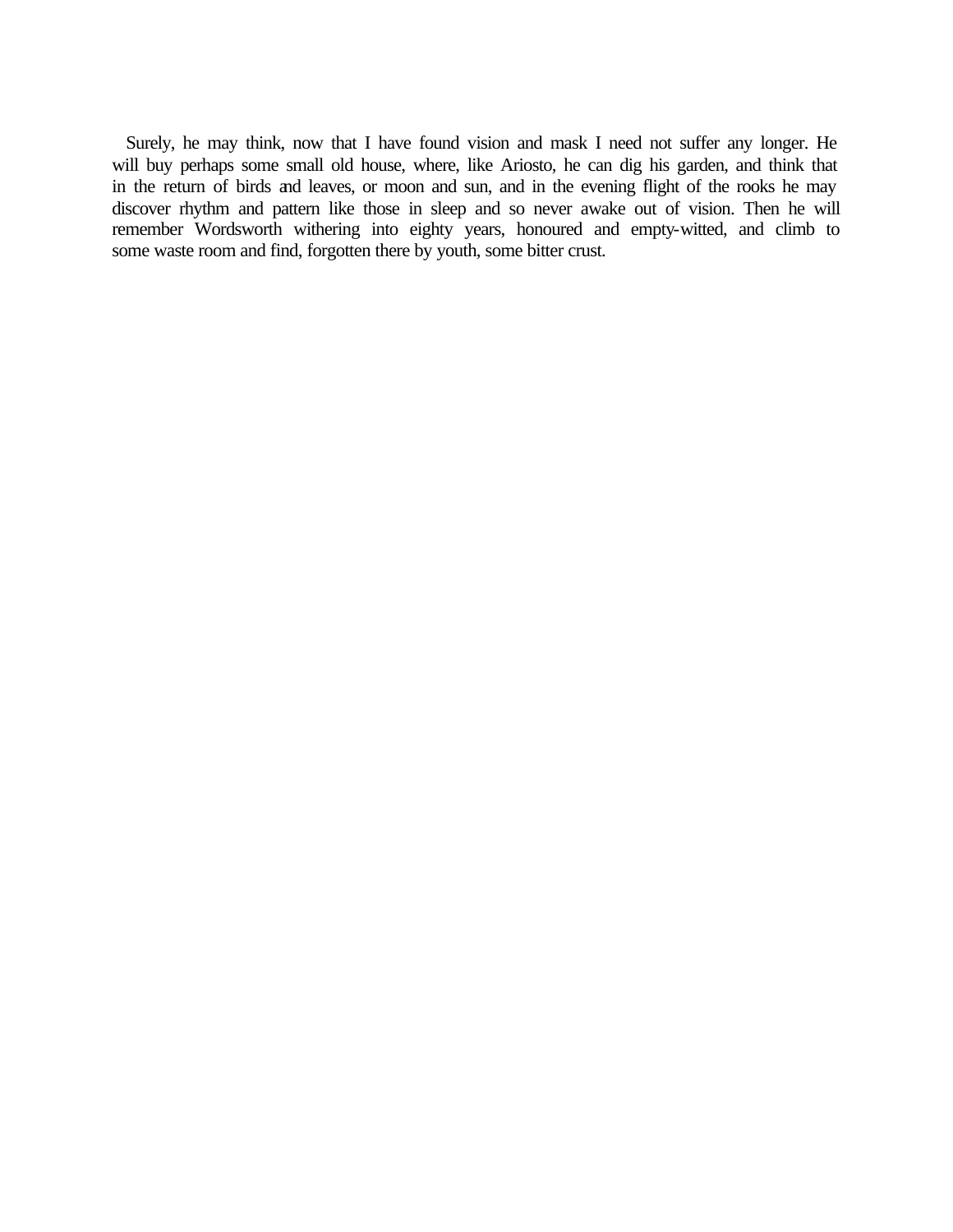# **Anima Mundi**

I

I have always sought to bring my mind close to the mind of Indian and Japanese poets, old women in Connacht, mediums in Soho, lay brothers whom I imagine dreaming in some mediaeval monastery the dreams of their village, learned authors who refer all to antiquity; to immerse it in the general mind where that mind is scarce separable from what we have begun to call 'the subconscious'; to liberate it from all that comes of councils and committees, from the world as it is seen from universities or from populous towns; and that I might so believe I have murmured evocations and frequented mediums, delighted in all that displayed great problems through sensuous images or exciting phrases, accepting from abstract schools but a few technical words that are so old they seem but broken architraves fallen amid bramble and grass, and have put myself to school where all things are seen: *A Tenedo tacitae per amica silentia lunae.* At one time I thought to prove my conclusions by quoting from diaries where I have recorded certain strange events the moment they happened, but now I have changed my mind—I will but say, like the Arab boy that became Vizier: 'O brother, I have taken stock in the desert sand and of the sayings of antiquity.'

II

There is a letter of Goethe's, though I cannot remember where, that explains evocation, though he was but thinking of literature. He described some friend who had complained of literary sterility as too intelligent., One must allow the images to form with all their associations before one criticises. 'If one is critical too soon,' he wrote, 'they will not form at all.' If you suspend the critical faculty, I have discovered, either as the result of training, or, if you have the gift, by passing into a slight trance, images pass rapidly before you. If you can suspend also desire, and let them form at their own will, your absorption becomes more complete and they are more clear in colour, more precise in articulation, and you and they begin to move in the midst of what seems a powerful light. But the images pass before you linked by certain associations, and indeed in the first instance you have called them up by their association with traditional forms and sounds. You have discovered how, if you can but suspend will and intellect, to bring up from the 'subconscious' anything you already possess a fragment of. Those who follow the old rule keep their bodies still and their minds awake and clear, dreading especially any confusion between the images of the mind and the objects of sense; they seek to become, as it were, polished mirrors.

I had no natural gift for this clear quiet, as I soon discovered, for my mind is abnormally restless; and I was seldom delighted by that sudden luminous definition of form which makes one understand almost in spite of oneself that one is not merely imagining. I therefore invented a new process. I had found that after evocation my sleep became at moments full of light and form, all that I had failed to find while awake; and I elaborated a symbolism of natural objects that I might give myself dreams during sleep, or rather visions, for they had none of the confusion of dreams, by laying upon my pillow or beside my bed certain flowers or leaves. Even to-day, after twenty years, the exaltations and the messages that came to me from bits of hawthorn or some other plant seem, of all moments of my life, the happiest and the wisest. After a time, perhaps because the novelty wearing off the symbol lost its power, or because my work at the Irish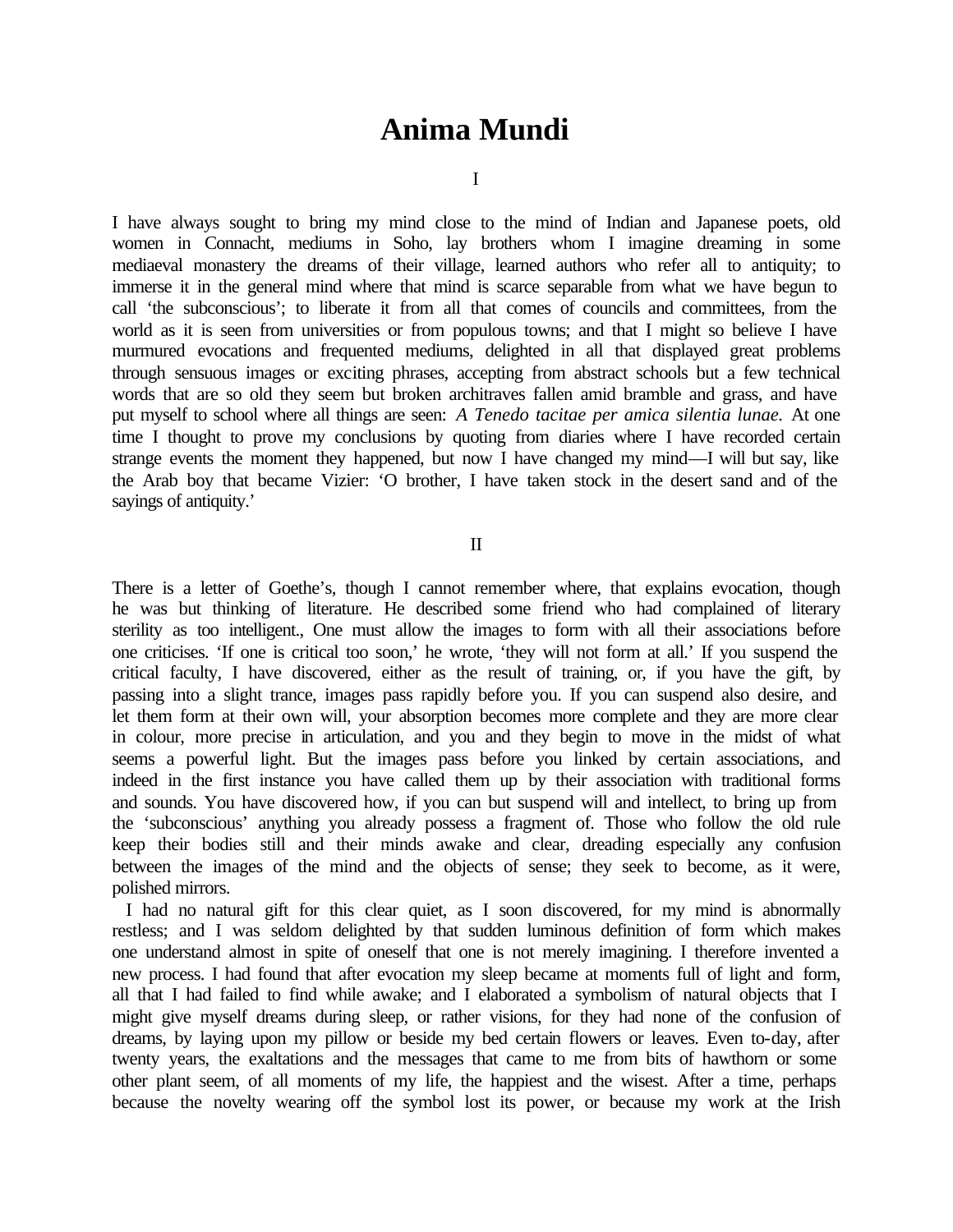Theatre became too exciting, my sleep lost its responsiveness. I had fellow-scholars, and now it was I and now they who made some discovery. Before the mind's eye, whether in sleep or waking, came images that one was to discover presently in some book one had never read, and after looking in vain for explanation to the current theory of forgotten personal memory, I came to believe in a Great Memory passing on from generation to generation. But that was not enough, for these images showed intention and choice. They had a relation to what one knew and yet were an extension of one's knowledge. If no mind was there, why should I suddenly come upon salt and antimony, upon the liquefaction of the gold, as they were understood by the alchemists, or upon some detail of cabbalistic symbolism verified at last by a learned scholar from his neverpublished manuscripts, and who can have put together so ingeniously, working by some law of association and yet with clear intention and personal application, certain mythological images? They had shown themselves to several minds, a fragment at a time, and had only shown their meaning when the puzzle picture had been put together. The thought was again and again before me that this study had created a contact or mingling with minds who had followed a like study in some other age, and that these minds still saw and thought and chose. Our daily thought was certainly but the line of foam at the shallow edge of a vast luminous sea; Henry More's *Anima Mundi*, Wordsworth's 'immortal sea which brought us hither', and near whose edge the children sport, and in that sea there were some who swam or sailed, explorers who perhaps knew all its shores.

#### III

I had always to compel myself to fix the imagination upon the minds behind the personifications, and yet the personifications were themselves living and vivid. The minds that swayed these seemingly fluid images had doubtless form, and those images themselves seemed, as it were, mirrored in a living substance whose form is but change of form. From tradition and perception, one thought of one's own life as symbolised by earth, the place of heterogeneous things, the images as mirrored in water, and the images themselves one could divine but as air; and beyond it all there were, I felt confident, certain aims and governing loves, the fire that makes all simple. Yet the images themselves were fourfold, and one judged their meaning in part from the predominance of one out of the four elements, or that of the fifth element, the veil hiding another four, a bird born out of the fire.

#### IV

We longed to know something—even if it were but the family and Christian names—of those minds that we could divine, and that yet remained always, as it seemed, impersonal. The sense of contact came perhaps but two or three times with clearness and certainty, but it left, among all to whom it came, some trace, a sudden silence, as it were,in the midst of thought or perhaps at moments of crisis a faint voice. Were our masters right when they declared so solidly that we should be content to know these presences that seemed friendly and near but as 'the phantom' in Coleridge's poem, and to think of them perhaps as having, as Saint Thomas says, entered upon the eternal possession of themselves in one single moment?

> All look and likeness caught from earth, All accident of kin and birth,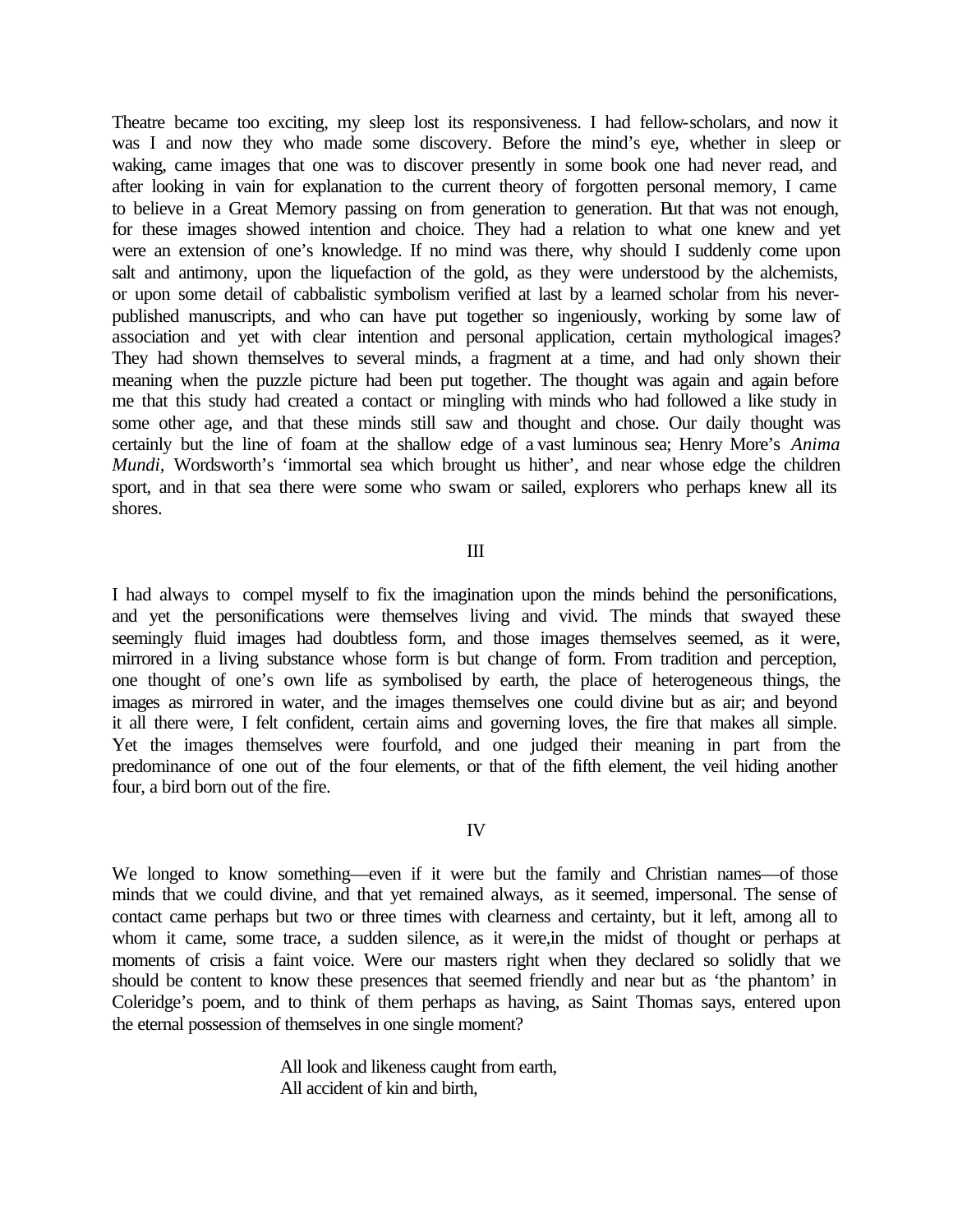Had passed away. There was no trace Of aught on that illumined face, Upraised beneath the rifted stone, But of one spirit all her own; She, she herself and only she, Shone through her body visibly.

V

One night I heard a voice that said: 'The love of God for every human soul is infinite, for every human soul is unique; no other can satisfy the same need in God.' Our masters had not denied that personality outlives the body or even that its rougher shape may cling to us a while after death, but only that we should seek it in those who are dead. Yet when I went among the country-people, I found that they sought and found the old fragilities, infirmities, physiognomies that living stirred affection. The Spiddal knowledgeable man, who had his knowledge from his sister's ghost, noticed every Hahlow-e'en, when he met her at the end of the garden, that her hair was greyer. Had she perhaps to exhaust her allotted years in the neighbourhood of her home, having died before her time? Because no authority seemed greater than that of this knowledge running backward to the beginning of the world, I began that study of spiritism so despised by Stanislas de Gaeta, the one eloquent learned scholar who has written of magic in our generation.

#### VI

I know much that I could never have known had I not learnt to consider in the after life what, there as here, is rough and disjointed; nor have I found that the mediums in Connacht and Soho have anything I cannot find some light on in Henry More, who was called during his life the holiest man now walking upon the earth.

All souls have a vehicle or body, and when one has said that with More and the Platonists one has escaped from the abstract schools who seek always the power of some Church or institution, and found oneself with great poetry, and superstition which is but popular poetry, in a pleasant, dangerous world. Beauty is indeed but bodily life in some ideal condition. The vehicle of the human soul is what used to be called the animal spirits, and Henry More quotes from Hippocrates this sentence: 'The mind of man is. . . not nourished from meats and drinks from the belly, but by a clear luminous substance that redounds by separation from the blood.' These animal spirits fill up all parts of the body and make up the body of air, as certain writers of the seventeenth century have called it.<sup>2</sup> The soul has a plastic power, and can after death, or during life, should the vehicle leave the body for a while, mould it to any shape it will by an act of imagination, though the more unlike to the habitual that shape is, the greater the effort. To living and dead alike, the purity and abundance of the animal spirits are a chief power. The soul can mould from these an apparition clothed as if in life, and make it visible by showing it to our

 $2$  This passage, I think, correctly represents the thought of Henry More, but it would, I now believe, have corresponded better with facts if I had described this 'clear luminous substance' as a sense-material envelope, moulded upon 'the body of air,' or true 'vehicle'; and if I had confined to it the words 'animal spirits.' It must, however, be looked upon as surviving, for a time, the death of the physical body. The spirits do not get from it the material from which their forms are made, but their forms take light from it as one candle takes light from another. 1924.

 $\overline{a}$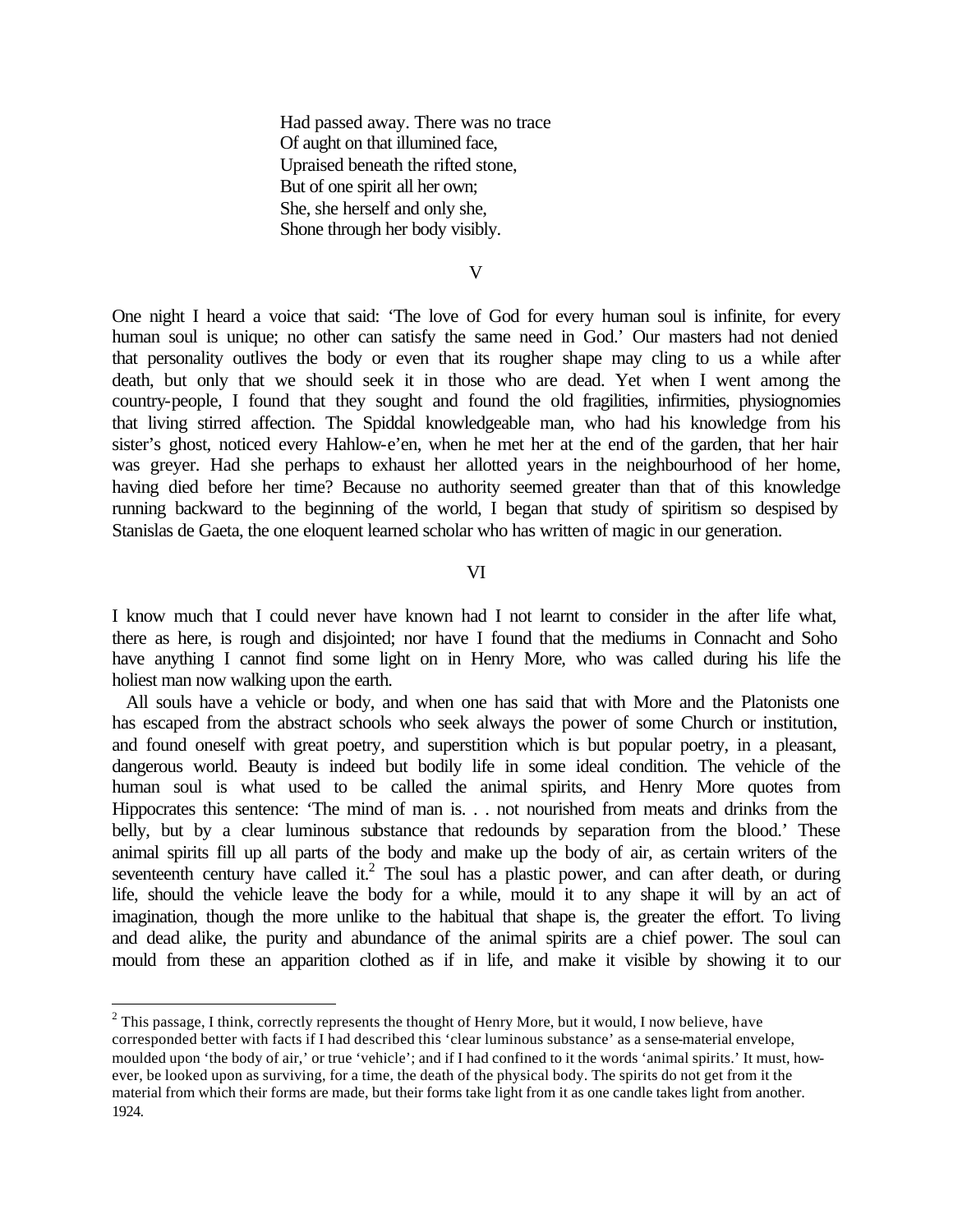mind's eye, or by building into its substance certain particles drawn from the body of a medium till it is as visible and tangible as any other object. To help that building the ancients offered sheaves of corn, fragrant gum, and the odour of fruit and flowers, and the blood of victims. The half-materialised vehicle slowly exudes from the skin in dull luminous drops or condenses from a luminous cloud, the light fading as weight and density increase. The witch, going beyond the medium, offered to the slowly animating phantom certain drops of her blood. The vehicle once separate from the living man or woman may be moulded by the souls of others as readily as by its own soul, and even, it seems, by the souls of the living. It becomes a part for a while of that stream of images which I have compared to reflections upon water. But how does it follow that souls who never have handled the modelling tool or the brush make perfect images? Those materialisations who imprint their powerful faces upon paraffin wax, leave there sculpture that would have taken a good artist, making and imagining, many hours. How did it follow that an ignorant woman could, as Henry More believed, project her vehicle in so good a likeness of a hare that horse and hound and huntsman followed with the bugle blowing? Is not the problem the same as of those finely articulated scenes and patterns that come out of the dark, seemingly completed in the winking of an eye, as we are lying half asleep, and of all those elaborate images that drift in moments of inspiration or evocation before the mind's eye? Our animal spirits or vehicles are but, as it were, a condensation of the vehicle of *Anima Mundi,* and give substance to its images in the faint materialisation of our common thought, or more grossly when a ghost is our visitor. It should be no great feat, once those images have dipped into our vehicle, to take their portraits in the photographic camera. Henry More will have it that a hen scared by a hawk when the cock is treading hatches out a hawk-headed chicken (I am no stickler for the fact), because before the soul of the unborn bird could give the shape 'the deeply impassioned fancy of the mother' called from the general cistern of form a competing image. 'The soul of the world,' he runs on, 'interposes and insinuates into all generations of things while the matter is fluid and yielding, which would induce a man to believe that she may not stand idle in the transformation of the vehicle of the daemons, but assist the fancies and desires, and so help to clothe them and to utter them according to their own pleasures; or it may be sometimes against their wills as the unwieldiness of the mother's fancy forces upon her a monstrous birth.' Though images appear to flow and drift, it may be that we but change in our relation to them, now losing, now finding with the shifting of our minds; and certainly Henry More speaks by the book, in claiming that those images may be hard to the right touch as 'pillars of crystal' and as solidly coloured as our own to the right eyes. Shelley, a good Platonist, seems in his earliest work to set this general soul in the place of God, an opinion, one may find from More's friend Cudworth, now affirmed, now combated by classic authority; but More would steady us with a definition. The general soul as apart from its vehicle is 'a substance incorporeal but without sense and animadversion pervading the whole matter of the universe and exercising a plastic power therein, according to the sundry predispositions and occasions, in the parts it works upon, raising such phenomena in the world, by directing the parts of the matter and their motion, as cannot be resolved into mere mechanical powers.' I must assume that 'sense and animadversion,' perception and direction, are always faculties of the individual soul, and that, as Blake said, 'God only acts or is in existing beings or men.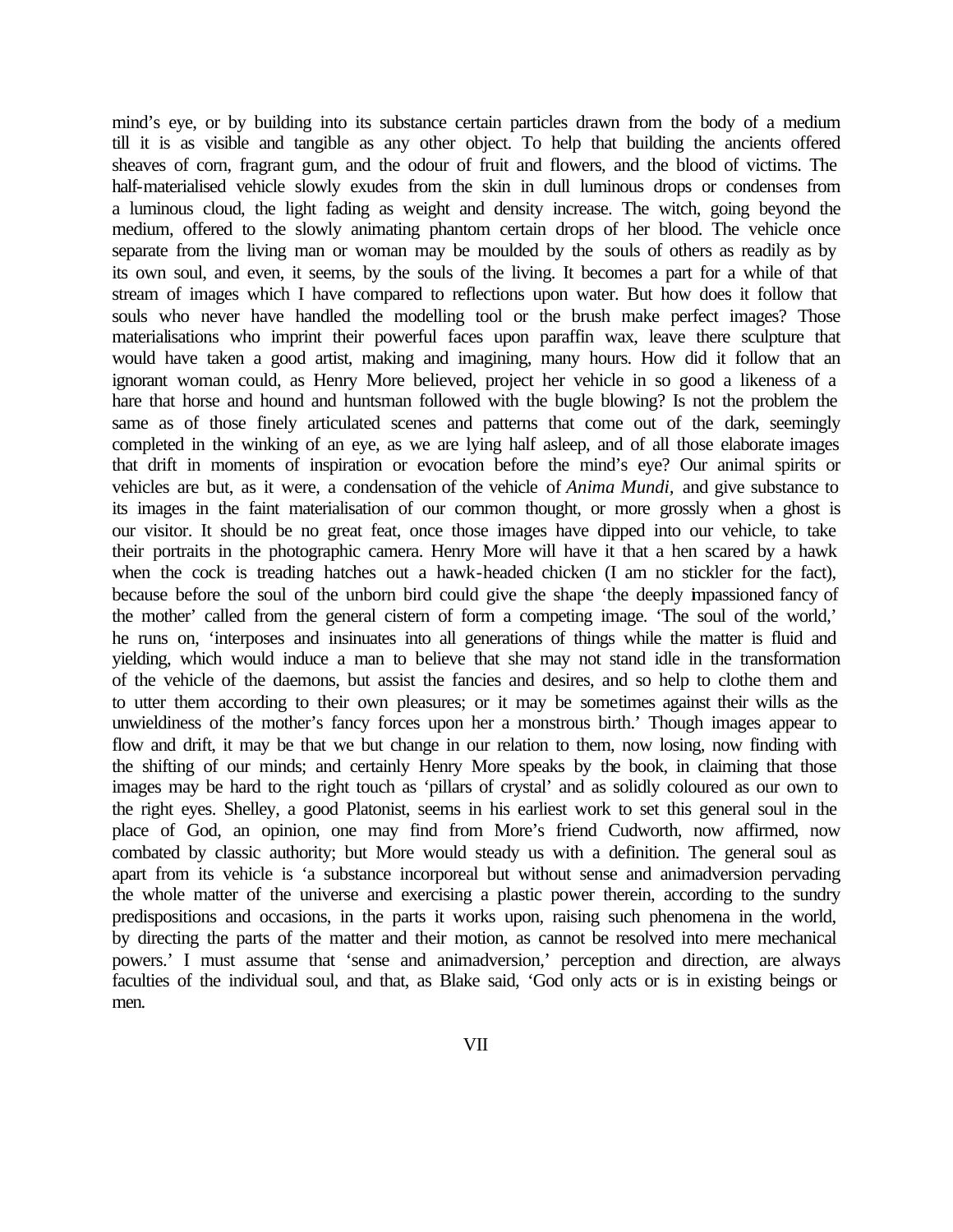The old theological conception of the individual soul as bodiless or abstract led to what Henry More calls 'contradictory debate' as to how many angels 'could dance booted and spurred upon the point of a needle,' and made it possible for rationalist physiology to persuade us that our thought has no corporeal existence but in the molecules of the brain. Shelley was of opinion that the 'thoughts which are called real or external objects' differed but in regularity of occurrence from 'hallucinations, dreams and ideas of madmen,<sup>3</sup> and noticed that he had dreamed, therefore lessening the difference, 'three several times between intervals of two or more years the same precise dream.' If all our mental images no less than apparitions (and I see no reason to distinguish) are forms existing in the general vehicle of *Anima Mundi,* and mirrored in our particular vehicle, many crooked things are made straight. I am persuaded that a logical process, or a series of related images, has body and period, and I think of *Anima Mundi* as a great pool or garden where it moves through its allotted growth like a great water-plant or fragrantly branches in the air. Indeed as Spenser's Garden of Adonis: —

# There is the first seminary Of all things that are born to live and die According to their kynds.

The soul by changes of 'vital congruity,' More says, draws to it a certain thought, and this thought draws by its association the sequence of many thoughts, endowing them with a life in the vehicle meted out according to the intensity of the first perception. A seed is set growing, and this growth may go on apart from the power, apart even from the knowledge of the soul. If I wish to 'transfer' a thought I may think, let us say, of Cinderella's slipper, and my subject may see an old woman coming out of a chimney; or going to sleep I may wish to wake at seven o'clock and, though I never think of it again, I shall wake upon the instant. The thought has completed itself, certain acts of logic, turns, and knots in the stem have been accomplished out of sight and out of reach, as it were. We are always starting these parasitic vegetables and letting them coil beyond —our knowledge, and may become like that lady in Balzac who, after a life of sanctity, plans upon her deathbed to fly with her renounced lover. After death a dream, a desire she had perhaps ceased to believe in, perhaps ceased almost to remember, must have recurred again and again with its anguish and its happiness. We can only refuse to start the wandering sequence or, if start it does, hold *t* in the intellectual light where time gallops, and so keep it from slipping down into the sluggish vehicle. The toil of the living is to free themselves from an endless sequence of objects, and that of the dead to free themselves from an endless sequence of thoughts. One sequence begets another, and these have power because of all those things we do, not for their own sake but for an imagined good.

# VIII

Spiritism, whether of folk-lore or of the séance-room, the visions of Swedenborg, and the speculation of the Platonists and Japanese plays, will have it that we may see at certain roads and in certain houses old murders acted over again, and in certain fields dead huntsmen riding with horse and hound, or ancient armies fighting above bones or ashes. We carry to *Anima Mundi* our memory, and that memory is for a time our external world; and all passionate moments recur again and again, for passion desires its own recurrence more than any event, and whatever there is of corresponding complacency or remorse is our beginning of judgment; nor do we remember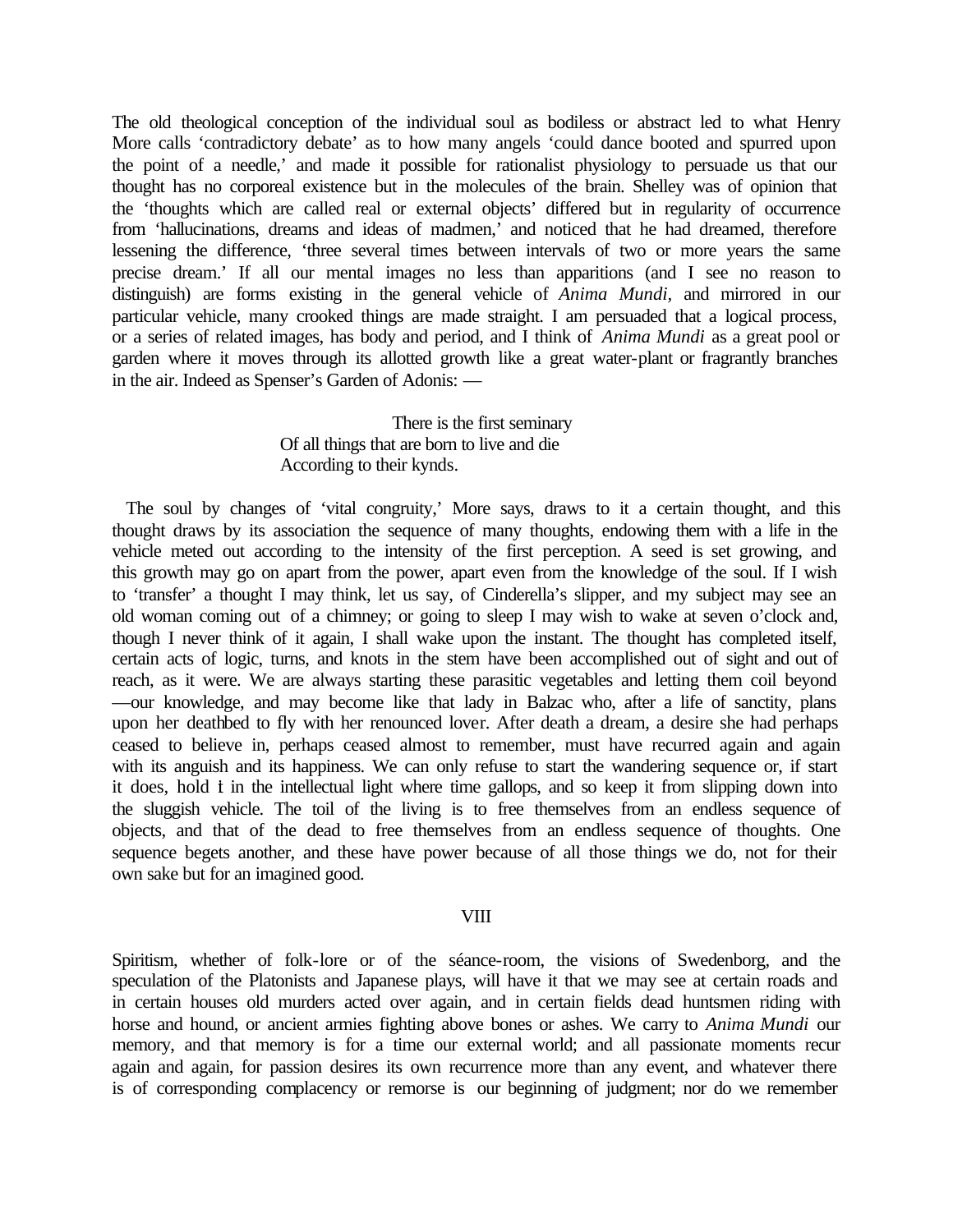only the events of life, for thoughts bred of longing and of fear, all those parasitic vegetables that have slipped through our fingers, come again like a rope's end to smite us upon the face; and as Cornelius Agrippa writes: 'We may dream ourselves to be consumed in flame and persecuted by daemons,' and certain spirits have complained that they would be hard put to it to arouse those who died, believing they could not awake till a trumpet shrilled. A ghost in a Japanese play is set afire by a fantastic scruple, and though a Buddhist priest explains that the fire would go out of itself if the ghost but ceased to believe in it, it cannot cease to believe. Cornelius Agrippa called such dreaming souls hobgobhins, and when Hamlet refused the bare bodkin because of what dreams may come, it was from no mere literary fancy. The soul can indeed, it appears, change these objects built about us by the memory, as it may change its shape; but the greater the change, the greater the effort and the sooner the return to the habitual images. Doubtless in either case the effort is often beyond its power. Years ago I was present when a woman consulted Madame Blavatsky for a friend who saw her newly-dead husband nightly as a decaying corpse and smelt the odour of the grave. 'When he was dying,' said Madame Blavatsky, 'he thought the grave the end, and now that he is dead cannot throw off that imagination.' A Brahmin once told an actress friend of mine that he disliked acting, because if a man died playing Hamlet, he would be Hamlet in eternity. Yet after a time the soul partly frees itself and becomes 'the shapechanger' of the legends, and can cast, like the mediaeval magician, what illusions it would. There is an Irish countryman in one of Lady Gregory's books who had eaten with a stranger on the road, and some while later vomited, to discover he had but eaten chopped-up grass. One thinks, too, of the spirits that show themselves in the images of wild creatures.

#### IX

The dead, as the passionate necessity wears out, come into a measure of freedom and may turn the impulse of events, started while living, in some new direction, but they cannot originate except through the living. Then gradually they perceive, although they are still but living in their memories, harmonies, symbols, and patterns, as though all were being refashioned by an artist, and they are moved by emotions, sweet for no imagined good but in themselves, like those of children dancing in a ring; and I do not doubt that they make love in that union which Swedenborg has said is of the whole body and seems from far off an incandescence. Hitherto shade has communicated with shade in moments of common memory that recur like the figures of a dance in terror or in joy, but now they run together like to like, and their covens and fleets have rhythm and pattern. This running together and running of all to a centre, and yet without loss of identity, has been prepared for by their exploration of their moral life, of its beneficiaries and its victims, and even of all its untrodden paths, and all their thoughts have moulded the vehicle and become event and circumstance.

#### X

There are two realities, the terrestrial and the condition of fire.<sup>3</sup> All power is from the terrestrial condition, for there all opposites meet and there only is the extreme of choice possible, full

 $\overline{a}$ 

 $3$  When writing this essay I did not see how complete must be the antithesis between man and Daimon. The repose of man is the choice of the Daimon, and the repose of the Daimon the choice of man; and what I have called man's terrestrial state the Daimon's condition of fire. I might have seen this, as it all follows from the words written by the beggar in *The Hour-Glass* upon the walls of Babylon. 1924.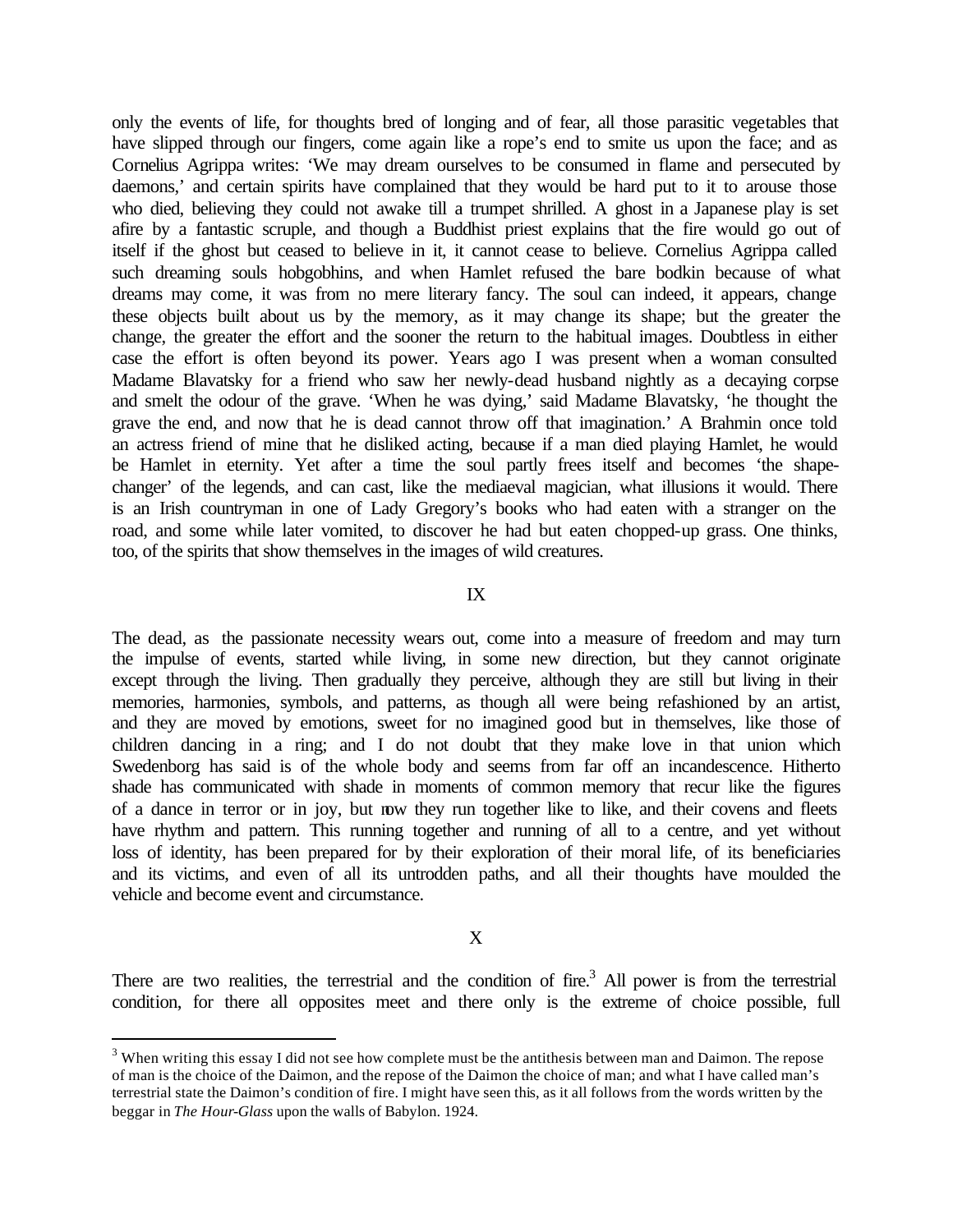freedom. And there the heterogeneous is, and evil, for evil is the strain one upon another of opposites; but in the condition of fire is all music and all rest. Between is the condition of air where images have but a borrowed life, that of memory or that reflected upon them when they symbolise colours and intensities of fire: the place of shades who are 'in the whirl of those who are fading,' and who cry like those amorous shades in the Japanese play:—

> That we may acquire power Even in our faint substance, We will show forth even now, And though it be but in a dream, Our form of repentance.

After so many rhythmic beats the soul must cease to desire its images, and can, as it were, close its eyes.

When all sequence comes to an end, time comes to an end, and the soul puts on the rhythmic or spiritual body or luminous body and contemplates all the events of its memory and every possible impulse in an eternal possession of itself in one single moment. That condition is alone animate, all the rest is fantasy, and from thence come all the passions and, some have held, the very heat of the body.

> Time drops in decay, Like a candle burnt out, And the mountains and woods Have their day, have their day. What one, in the rout Of the fire-born moods, Has fallen away?

> > XI

The soul cannot have much knowledge till it has shaken off the habit of time and of place, but till that hour it must fix its attention upon what is near, thinking of objects one after another as we run the eye or the finger over them. Its intellectual power cannot but increase and alter as its perceptions grow simultaneous. Yet even now we seem at moments to escape from time in what we call prevision, and from place when we see distant things in a dream and in concurrent dreams. A couple of years ago, while in meditation, my head seemed surrounded by a conventional sun's rays, and when I went to bed I had a long dream of a woman with her hair on fire. I awoke and lit a candle, and discovered presently from the odour that in doing so I had set my own hair on fire. I dreamed very lately that I was writing a story, and at the same time I dreamed that I was one of the characters in that story and seeking to touch the heart of some girl in defiance of the author's intention; and concurrently with all that, I was as another self trying to strike with the button of a foil a great china jar. The obscurity of the 'Prophetic Books' of William Blake, which were composed in a state of vision, comes almost wholly from these concurrent dreams. Everybody has some story or some experience of the sudden knowledge in sleep or waking of some event, a misfortune for the most part, happening to some friend far off.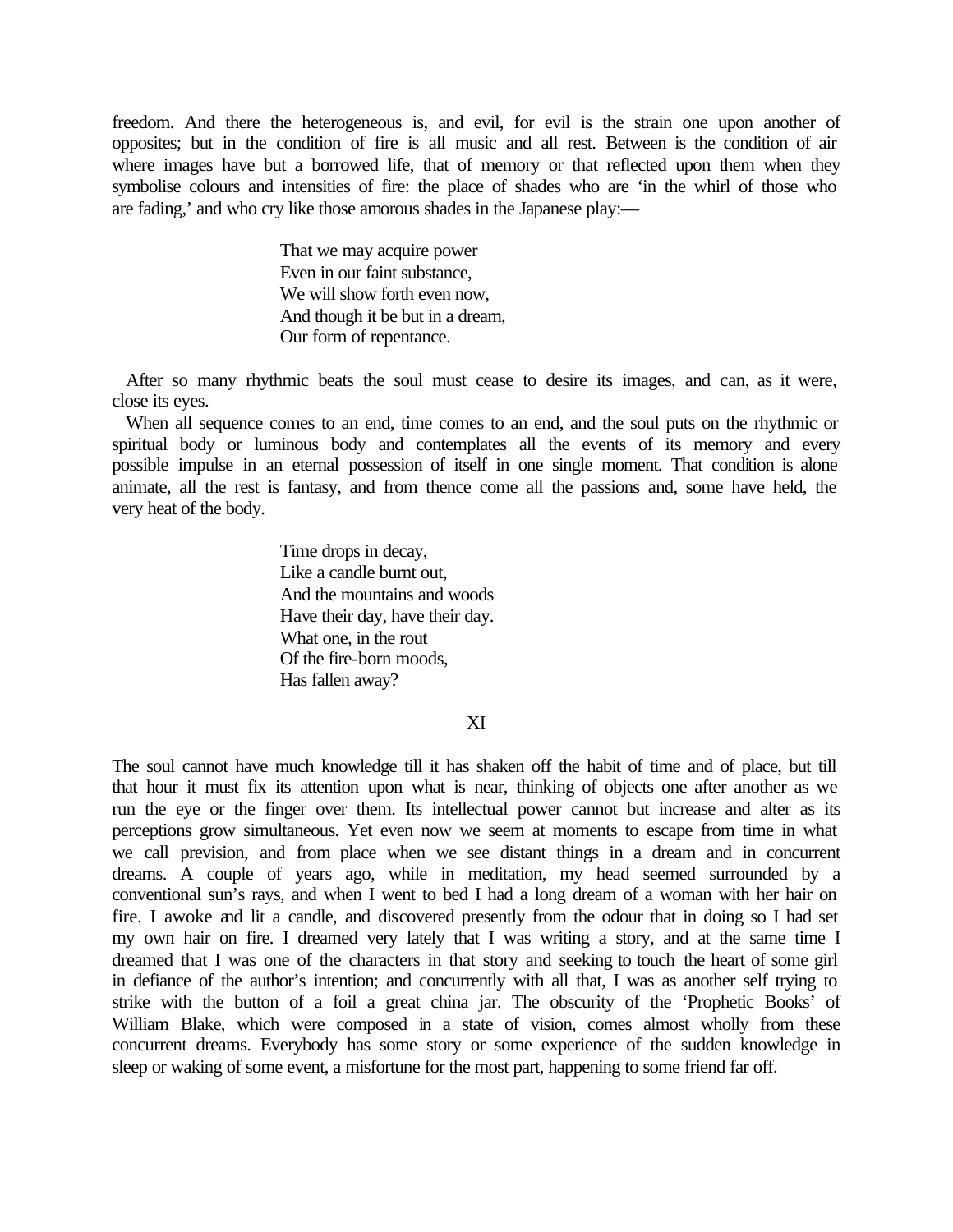The dead living in their memories are, I am persuaded, the source of all that we call instinct, and it is their love and their desire, all unknowing, that make us drive beyond our reason, or in defiance of our interest it may be; and it is the dream martens that, all unknowing, are mastermasons to the living martens building about church windows their elaborate nests; and in their turn, the phantoms are stung to a keener delight from a concord between their luminous pure vehicle and our strong senses. It were to reproach the power or the beneficence of God, to believe those children of Alexander, who died wretchedly, could not throw an urnful to the heap, nor Caesarion murdered in childhood, whom Cleopatra bore to Caesar, nor the brief-lived younger Pericles Aspasia bore—being so nobly born.

# XIII

Because even the most wise dead can but arrange their memories as we arrange pieces upon a chessboard, and obey remembered words alone, he who would turn magician is forbidden by the Zoroastrian oracle to change 'barbarous words' of invocation. Communication with *Anima Mundi* is through the association of thoughts or images or objects; and the famous dead, and those of whom but a faint memory lingers, can still—and it is for no other end that, all unknowing, we value posthumous fame—tread the corridor and take the empty chair. A glove and a name can call their bearer; the shadows come to our elbow amid their old undisturbed habitations, and 'materialisation' itself is easier, it may be, among walls, or by rocks and trees, that bring before their memory some moment of emotion while they had still animate bodies~

Certainly the mother returns from the grave, and with arms that may be visible and solid, for a hurried moment, can comfort a neglected child or set the cradle rocking; and in all ages men have known and affirmed that when the soul is troubled, those that are a shade and a song

live there,

And move like winds of light on dark and stormy air.

#### XIV

Awhile they live again those passionate moments, not knowing they are dead, and then they know and may awake or half awake to be our visitors. How is their dream changed as time drops away and their senses multiply? Does their stature alter, do their eyes grow more brilliant? Certainly the dreams stay the longer, the greater their passion when alive: Helen may still open her chamber door to Paris or watch him from the wall, and know she is dreaming but because nights and days are poignant or the stars unreckonably bright. Surely of the passionate dead we can but cry in words Ben Jonson meant for none but Shakespeare: 'So rammed' are they 'with life they can but grow in life with being.'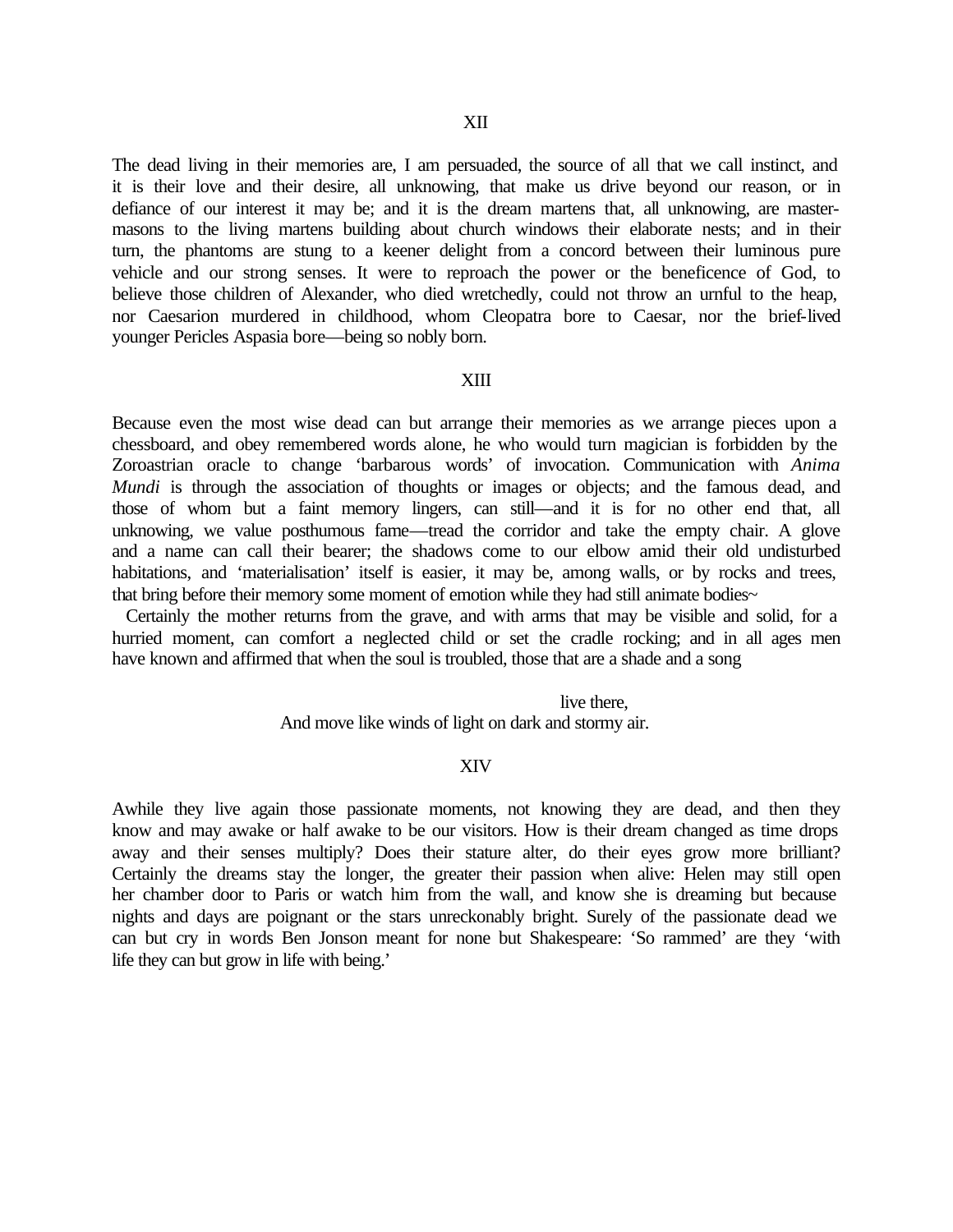The inflowing from their mirrored life, who themselves receive it from the Condition of Fire, falls upon the winding path called the Path of the Serpent, and that inflowing coming alike to men and to animals is called natural. There is another inflow which is not natural but intellectual, and is from the fire; and it descends through souls who pass for a lengthy or a brief period out of the mirror life, as we in sleep out of the bodily life, and though it may fall upon a sleeping serpent, it falls principally upon straight paths. In so far as a man is like all other men, the inflow finds him upon the winding path, and in so far as he is a saint or sage, upon the straight path.

#### XVI

The Daimon, by using his mediatorial shades, brings man again and again to the place of choice, heightening temptation that the choice may be as final as possible, imposing his own lucidity upon events, leading his victim to whatever among works not impossible is the most difficult. He suffers with man as some firm-souled man suffers with the woman he but loves the better because she is extravagant and fickle. His descending power is neither the winding nor the straight line but zigzag, illuminating the passive and active properties, the tree's two sorts of fruit: it is the sudden lightning, for all his acts of power are instantaneous. We perceive in a pulsation of the artery, and after slowly decline.

### XVII

Each Daimon is drawn to whatever man or, if its nature is more general, to whatever nation it most differs from, and it shapes into its own image the antithetical dream of man or nation. The Jews had already shown by the precious metals, by the ostentatious wealth of Solomon's temple, the passion that has made them the money-lenders of the modern world. If they had not been rapacious, lustful, narrow, and persecuting beyond the people of their time, the incarnation had been impossible; but it was an intellectual impulse from the Condition of Fire that shaped their antithetical self into that of the classic world. So always it is an impulse from some Daimon that gives to our vague, unsatisfied desire, beauty, a meaning, and a form all can accept.

#### XVIII

Only in rapid and subtle thought, or in faint accents heard in the quiet of the mind, can the thought of the spirit come to us but little changed; for a mind that grasps objects simultaneously according to the degree of its liberation does not think the same thought with the mind that sees objects one after another. The purpose of most religious teaching, of the insistence upon the submission to God's will above all, is to make certain of the passivity of the vehicle where it is most pure and most tenuous. When we are passive where the vehicle is coarse, we become mediumistic, and the spirits who mould themselves in that coarse vehicle can only rarely and with great difficulty speak their own thoughts and keep their own memory. They are subject to a kind of drunkenness and are stupefied, old writers said, as if with honey, and readily mistake our memory for their own, and believe themselves whom and what we please. We bewilder and overmaster them, for once they are among the perceptions of successive objects, our reason,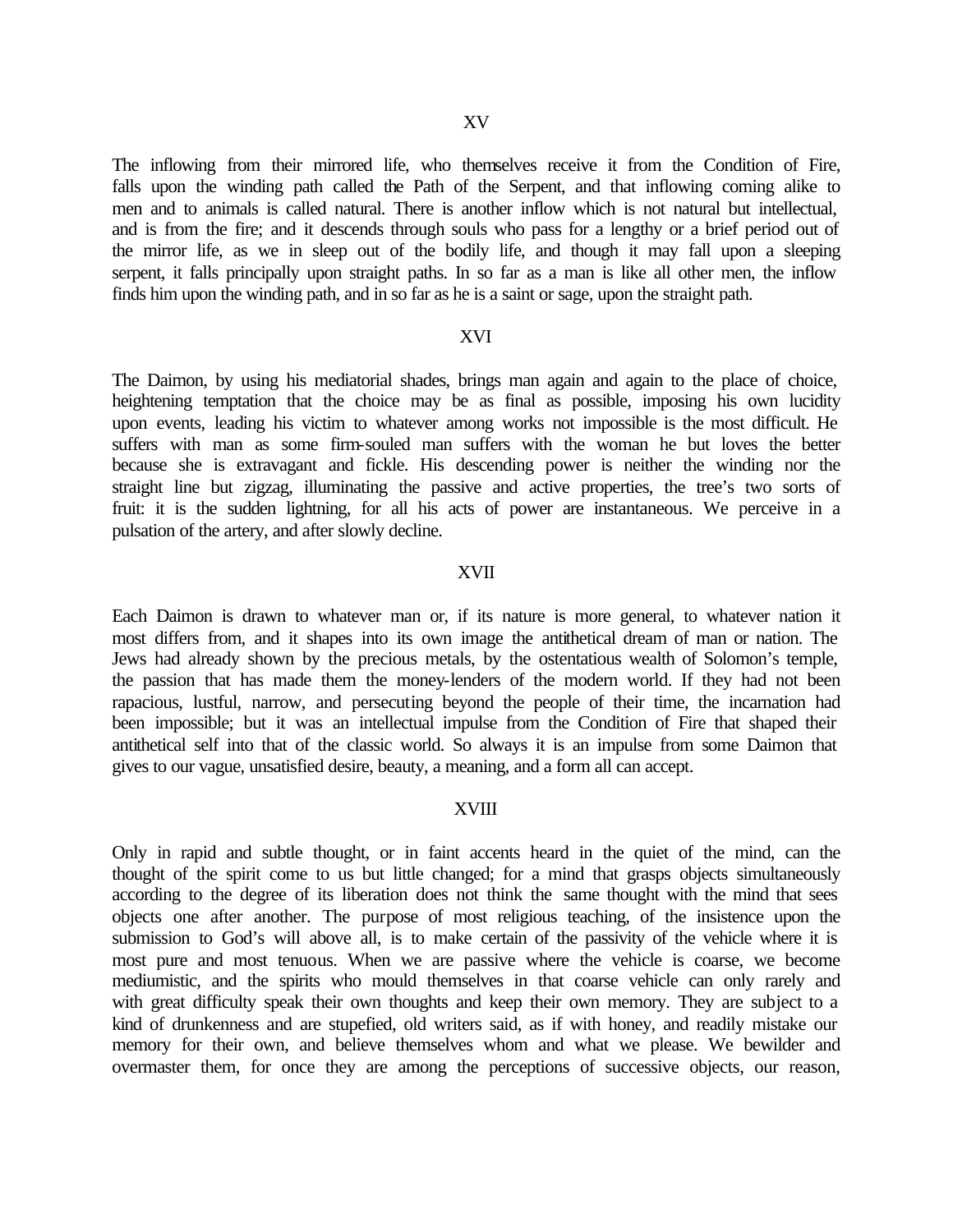being but an instrument created and sharpened by those objects, is stronger than their intellect, and they can but repeat, with brief glimpses from another state, our knowledge and our words.

#### XIX

A friend once dreamed that she saw many dragons climbing upon the steep side of a cliff and continually falling. Henry More thought that those who, after centuries of life, failed to find the rhythmic body and to pass into the Condition of Fire, were born again. Edmund Spenser, who was among More's masters, affirmed that nativity without giving it a cause:—

> After that they agayne retoumed beene, They in that garden planted be agayne, And grow afresh, as they had never seene Fleshy corruption, nor mortal payne. Some thousand years so doen they ther remayne, And then of him are clad with other hew, Or sent into the chaungeful world agayne, Till thither they retourn where first they grew: So, like a wheele, around they ronne from old to new.

# XX

But certainly it is always to the Condition of Fire, where emotion is not brought to any sudden stop, where there is neither wall nor gate, that we would rise; and the mask plucked from the oak-tree is but my imagination of rhythmic body. We may pray to that last condition by any name so long as we do not pray to it as a thing or a thought, and most prayers call it man or woman or child:—

> For Mercy has a human heart, Pity a human face.

Within ourselves Reason and Will, who are the man and woman, hold out towards a hidden altar a laughing or crying child.

#### XXI

When I remember that Shelley calls our minds 'mirrors of the fire for which all thirst,' I cannot but ask the question all have asked, 'What or who has cracked the mirror?' I begin to study the only self that I can know, myself, and to wind the thread upon the pern again.

At certain moments, always unforeseen, I become happy, most commonly when at hazard I have opened some book of verse. Sometimes it is my own verse when, instead of discovering new technical flaws, I read with all the excitement of the first writing. Perhaps I am sitting in some crowded restaurant, the open book beside me, or closed, my excitement having overbrimmed the page. I look at the strangers near as if I had known them all my life, and it seems strange that I cannot speak to them: everything fills me with affection, I have no longer any fears or any needs; I do not even remember that this happy mood must come to an end. It seems as if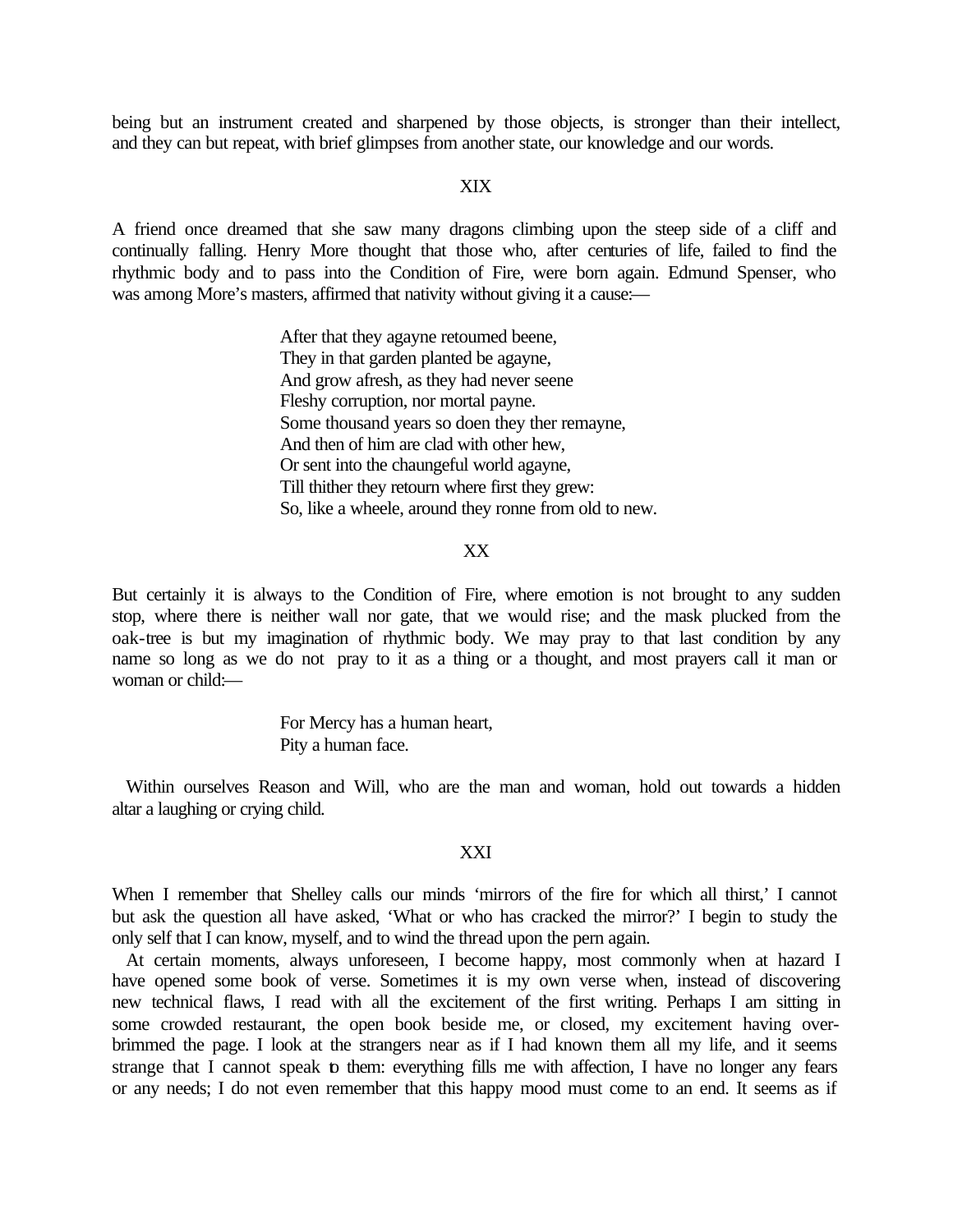the vehicle had suddenly grown pure and far extended and so luminous that the images from *Anima Mundi,* embodied there and drunk with that sweetness, would, like a country drunkard who has thrown a wisp into his own thatch, burn up time.

It may be an hour before the mood passes, but latterly I seem to understand that I enter upon it the moment I cease to hate. I think the common condition of our life is hatred—I know that this is so with me-irritation with public or private events or persons. There is no great matter in forgetfulness of servants, or the delays of tradesmen, but how forgive the ill-breeding of Carlyle, or the rhetoric of Swinburne, or that woman who murmurs over the dinner-table the opinion of her daily paper? And only a week ago last Sunday, I hated the spaniel who disturbed a partridge on her nest, a trout who took my bait and yet broke away unhooked. The books say that our happiness comes from the opposite of hate, but I am not certain, for we may love unhappily. And plainly, when I have closed a book too stirred to go on reading, and in those brief intense visions of sleep, I have something about me that, though it makes me love, is more like innocence. I am in the place where the Daimon is, but I do not think he is with me until I begin to make a new personality, selecting among those images, seeking always to satisfy a hunger grown out of conceit with daily diet; and yet as I write the words 'I select,' I am full of uncertainty, not knowing when I am the finger, when the clay. Once, twenty years ago, I seemed to awake from sleep to find my body rigid, and to hear a strange voice speaking these words through my lips as through lips of stone: 'We make an image of him who sleeps, and it is not he who sleeps, and we call it Emmanuel.'

#### XXII

As I go up and down my stair and pass the gilded Moorish wedding-chest where I keep my 'barbarous words,' I wonder will I take to them once more, for I am baffled by those voices that still speak as to Odysseus but as the bats; or now that I shall in a little be growing old, to some kind of simple piety like that of an old woman.